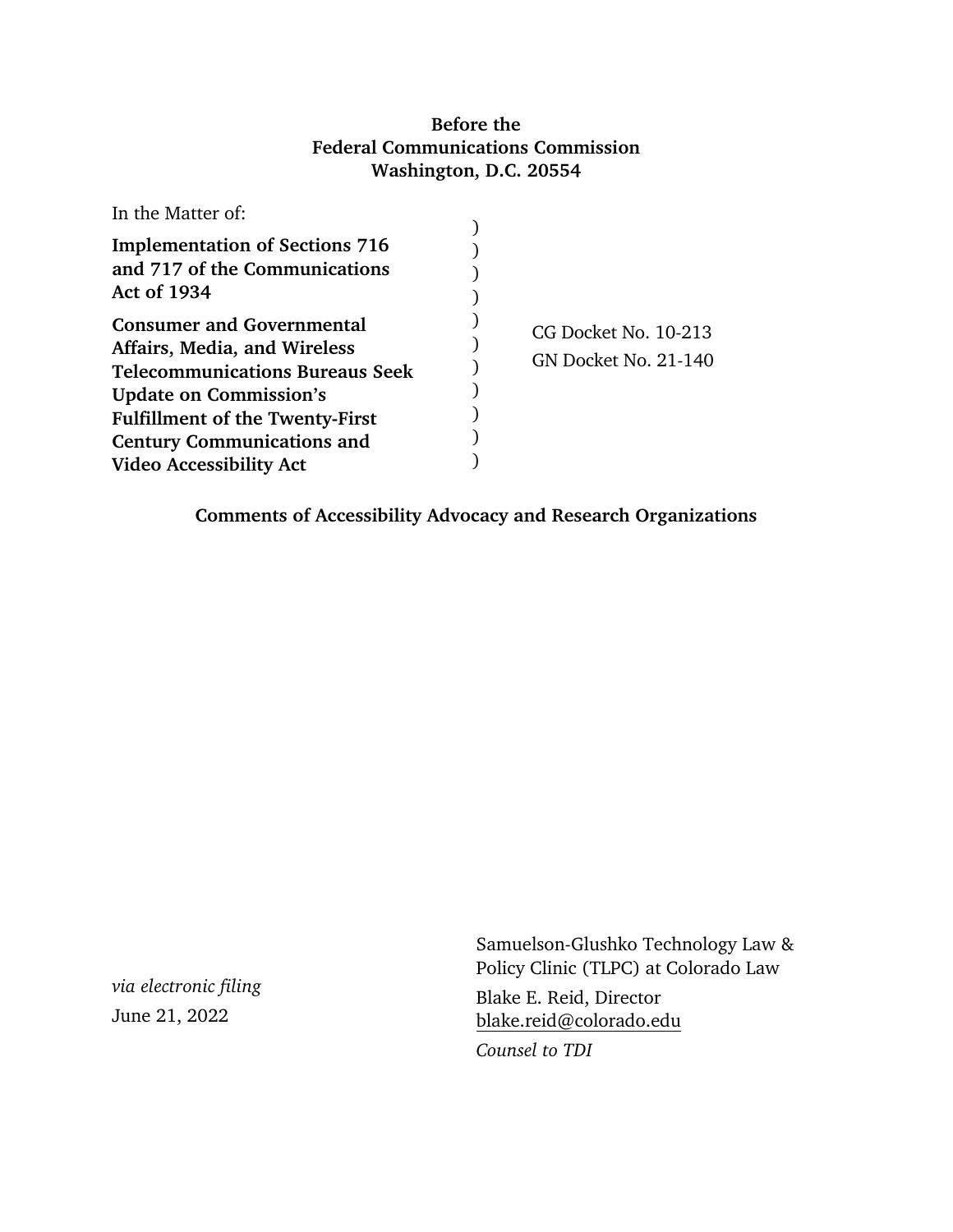## **Telecommunications for the Deaf and Hard of Hearing, Inc. (TDI)** Eric Kaika, Chief Executive Officer • [kaika@TDIforAccess.org](mailto:kaika@TDIforAccess.org) Silver Spring, MD [https://TDIforAccess.org](https://tdiforaccess.org/)

**Alexander Graham Bell Association for the Deaf and Hard of Hearing** Emilio Alonso-Mendoza, CEO, JD, CFRE • [eam@agbell.org](mailto:eam@agbell.org) Washington, DC [https://www.agbell.org](https://www.agbell.org/)

**American Association of the DeafBlind (AADB)** Steven Collins, Acting President • steven.collins@aadb.org Silver Spring, MD [https://www.aadb.org](https://www.aadb.org/)

**American Deafness and Rehabilitation Association (ADARA)** Stephen Roldan, President • [president@adara.org](mailto:president@adara.org) Washington, D.C. [https://www.adara.org](https://www.adara.org/) 

**Association of Late-Deafened Adults (ALDA)**

Ken Arcia, President • [president@alda.org](mailto:president@alda.org)  Rockford, IL [https://www.alda.org](https://www.alda.org/)

**California Coalition of Agencies Serving the Deaf and Hard of Hearing (CCASDHH)** Sheri Farinha, Chair • [sfarinha@norcalcenter.org](mailto:sfarinha@norcalcenter.org) Sacramento, CA [https://www.norcalcenter.org](https://www.norcalcenter.org/) 

**Cerebral Palsy and Deaf Organization (CPADO)** Mark Hill, President • [president@cpado.org](mailto:president@cpado.org) Silver Spring, MD [https://www.cpado.org](https://www.cpado.org/) 

**Communications Service for the Deaf (CSD)** Chris Soukup, Chief Executive Officer • [CSoukup@CSD.org](mailto:CSoukup@CSD.org) Karen Peltz Strauss, Legal Consultant [• kpstrauss@gmail.com](mailto:kpstrauss@gmail.com) [https://www.csd.org](https://www.csd.org/)

**Cuesign, Inc.** Amy Crumrine, President [• cuesign.inc@gmail.com](mailto:cuesign.inc@gmail.com) Germantown, MD [https://www.cuesign.org](https://www.cuesign.org/)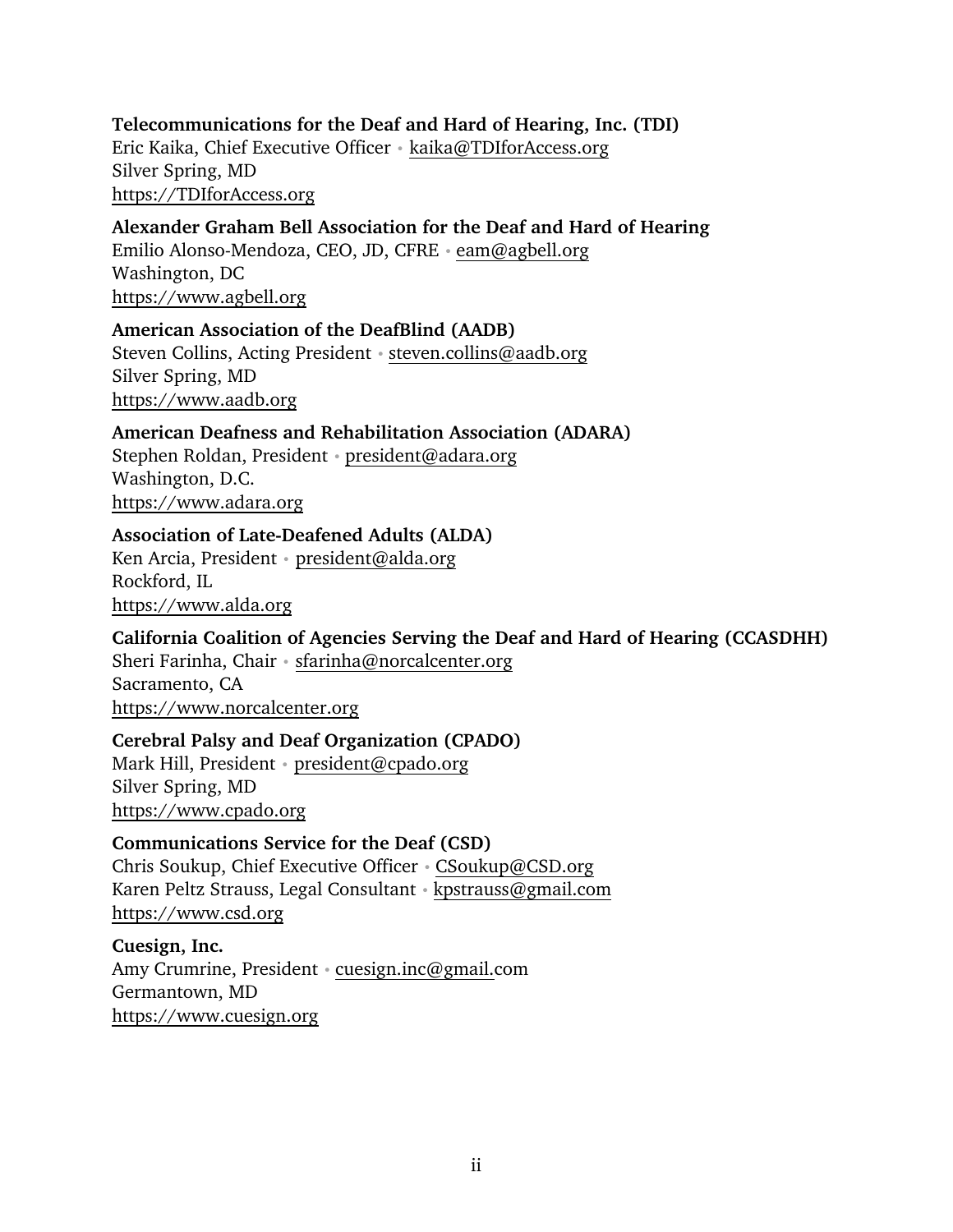## **Deaf Seniors of America (DSA)**

Alfred Sonnenstrahl, President • [alsonny@icloud.com](mailto:alsonny@icloud.com) Rockville, MD [https://deafseniors.us](https://deafseniors.us/)

## **Hearing Loss Association of America (HLAA)**

Barbara Kelley, Executive Director • [bkelley@hearingloss.org](mailto:bkelley@hearingloss.org) Lise Hamlin, Director of Public Policy • LHamlin@Hearingloss.org Rockville, MD [https://www.hearingloss.org](https://www.hearingloss.org/)

#### **Helen Keller National Center**

Deborah Harlin, Executive Director *Contact:* Christopher Woodfill, Associate Executive Director • [chris.woodfill@hknc.org](mailto:chris.woodfill@hknc.org) Sands Point, NY [https://helenkeller.org](https://helenkeller.org/)

## **National Association of the Deaf (NAD)**

Howard Rosenblum, Chief Executive Officer [• howard.rosenblum@nad.org](mailto:howard.rosenblum@nad.org) *Contact:* Zainab Alkebsi • [zainab.alkebsi@nad.org](mailto:zainab.alkebsi@nad.org) Silver Spring, MD [https://www.nad.org](https://www.nad.org/)

## **National Black Deaf Advocates (NBDA)**

Isidore Niyongabo, President • [president@nbda.org](mailto:president@nbda.org) Washington, DC [https://nbda.org](https://nbda.org/)

#### **National Cued Speech Association (NCSA)**

Benjamin Lachman, Vice President • [blachman@cuedspeech.org](mailto:blachman@cuedspeech.org) Washington, D.C. [https://cuedspeech.org](https://cuedspeech.org/)

**National Asian Deaf Congress (NADC)**  William Wong, President • [wongnadc@gmail.com](mailto:wongnadc@gmail.com) 

## **Northern Virginia Resource Center for Deaf and Hard of Hearing Persons (NVRC)**

Eileen McCartin, Executive Director [• execdirector@nvrc.org](mailto:execdirector@nvrc.org) Fairfax, VA [https://nvrc.org](https://nvrc.org/)

## **Turtle Island Hand Talk (TIHT)**

Johnny Reininger, Jr. *Contact:* Vanessa Palomino • [bluekitty1975@gmail.com](mailto:bluekitty1975@gmail.com) [https://turtleislandhandtalk.wordpress.com](https://turtleislandhandtalk.wordpress.com/)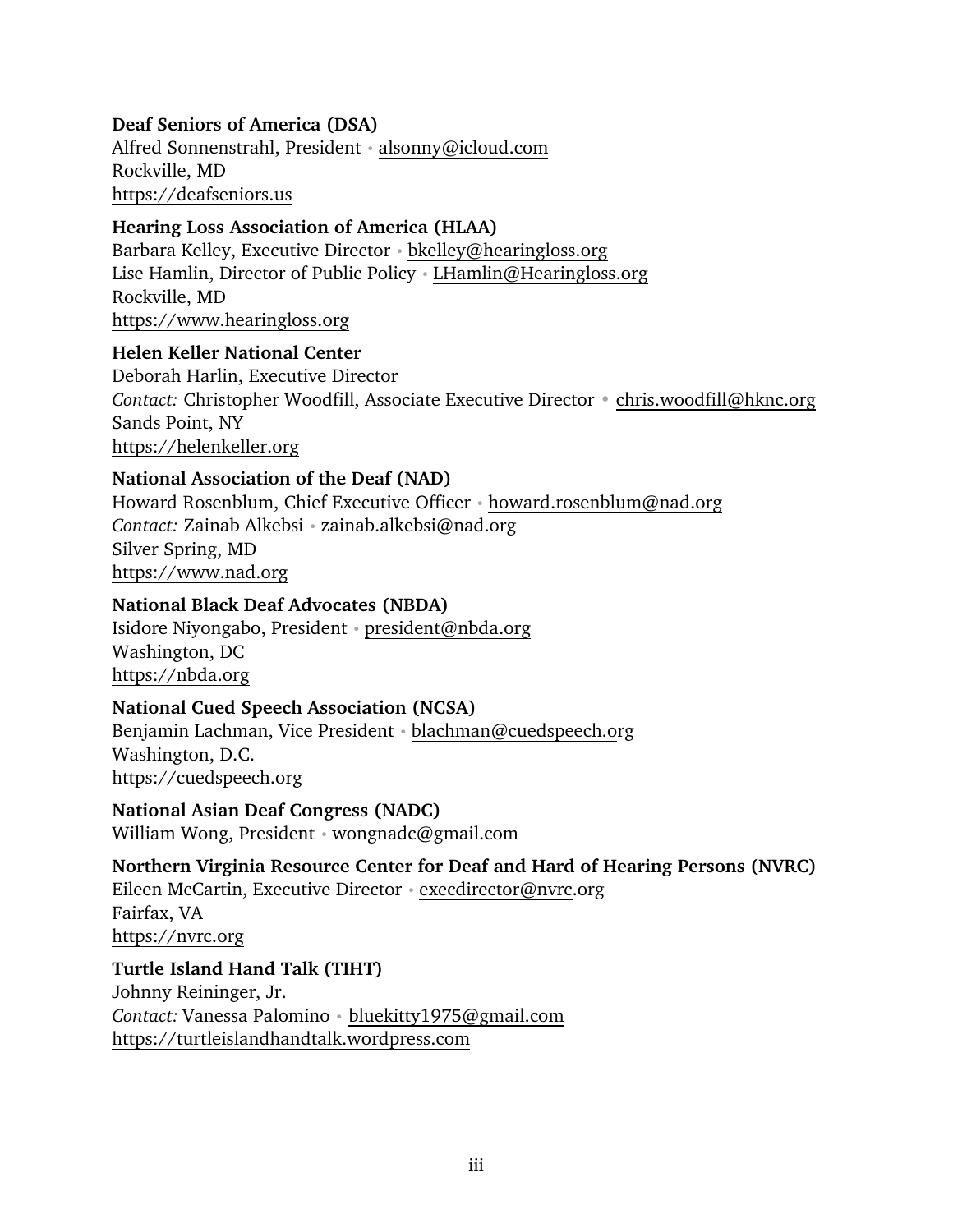## **Registry of Interpreters for the Deaf (RID)**

Star Grieser, President • [sgrieser@rid.org](mailto:sgrieser@rid.org)  *Contact*: Neal Tucker, Director of Government Affairs • [ntucker@rid.org](mailto:ntucker@rid.org) Alexandria, VA [https://rid.org](https://rid.org/)

**Global Alliance of Speech-to-Text Captioning** Jen Schuck, Chair [• info@speechtotextcaptioning.org](mailto:info@speechtotextcaptioning.org) Washington, DC [https://speechtotextcaptioning.org](https://speechtotextcaptioning.org/) 

## **Rehabilitation Engineering Research Center on Technology for the Deaf and Hard of Hearing, Gallaudet University (DHH-RERC)**

Christian Vogler, PhD • [christian.vogler@gallaudet.edu](mailto:christian.vogler@gallaudet.edu) Linda Kozma-Spytek, Senior Research Audiologist • [linda.kozma-spytek@gallaudet.edu](mailto:linda.kozma-spytek@gallaudet.edu)  Washington, DC <https://www.deafhhtech.org/rerc/>

#### **Rehabilitation Engineering Research Center on Universal Interface & Information Technology Access (IT-RERC)**

Gregg Vanderheiden, PhD, Director [• greggvan@umd.edu](mailto:greggvan@umd.edu) Trace Research & Development Center • University of Maryland College Park, MD <https://www.trace.umd.edu/itrerc>

## **RIT/NTID**

**Center on Access Technology (CAT)** Gary Behm • [gwbnts@ntid.rit.edu](mailto:gwbnts@ntid.rit.edu) Associated Vice President of Academic Affairs, NTID Director, Center on Access Technology Rochester, NY <https://centeronaccesstechnology.com/>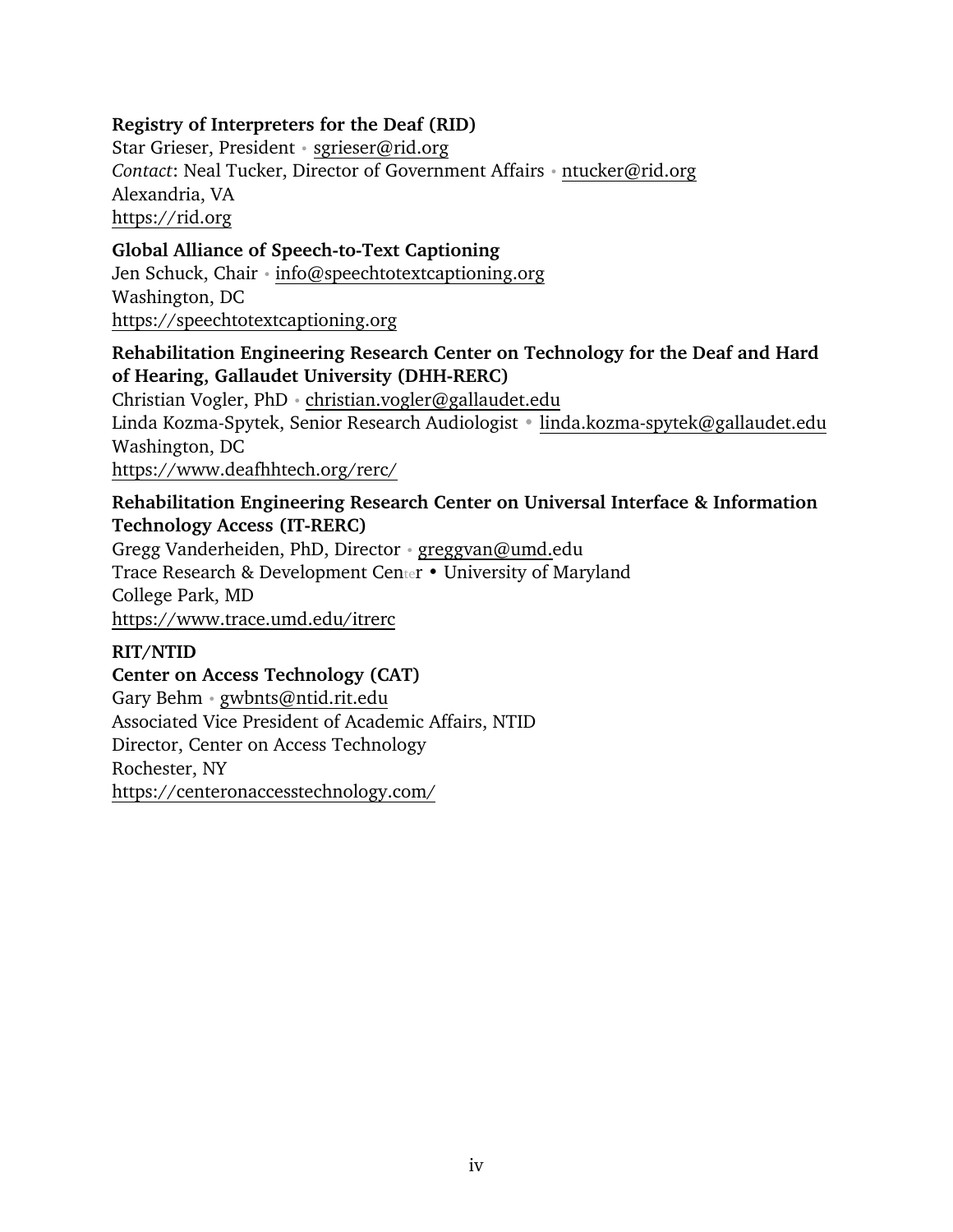#### **Summary**

<span id="page-4-0"></span>This proceeding represents a critical opportunity for the Commission to rectify the long-standing loophole in its advanced communications services (ACS) rules by finally addressing the accessibility and usability of video conferencing services for people who are deaf, hard of hearing, or DeafBlind and those with other disabilities. While Congress sought to ensure this result more than a decade ago by requiring the Commission to ensure the accessibility of "interoperable video conferencing services," the Commission's implementation of the ACS rules in 2011 stopped short of reaching these services, putting accessibility on hold to impart an independent meaning to the term "interoperable." In an accompanying notice of proposed rulemaking, the Commission sought comment on alternative definitions of "interoperable," but it is not clear that any of those definitions will effectively fulfill Congress's clear intent to ensure that people with disabilities have access to video conferencing systems.

Fortunately, the Commission has a simple and straightforward solution before it that it did not pursue in 2011: it can simply affirm that the CVAA's statutory definition of "interoperable video conferencing services," already in the Commission's rules, accurately and fully reflects Congress's intent. This result is compelled by the application of basic principles of statutory interpretation, which direct the Commission to use Congress's statutory definition—"a service that provides real-time video communications, including audio, to enable users to share information of the user's choosing"—to cover these services under its ACS mandates. Alternatively, to ensure that people with disabilities have equal access to this essential mode of communication, the Commission could adopt a definition that includes (a) video conferencing services capable of connecting users among different video conferencing services, including VRS and/or (b) video conferencing services capable of being used on different types of hardware and different types of operating systems. Taking either of these steps is both legally sound and will ensure, at least in part, that the ACS rules cover the range of contemporary

v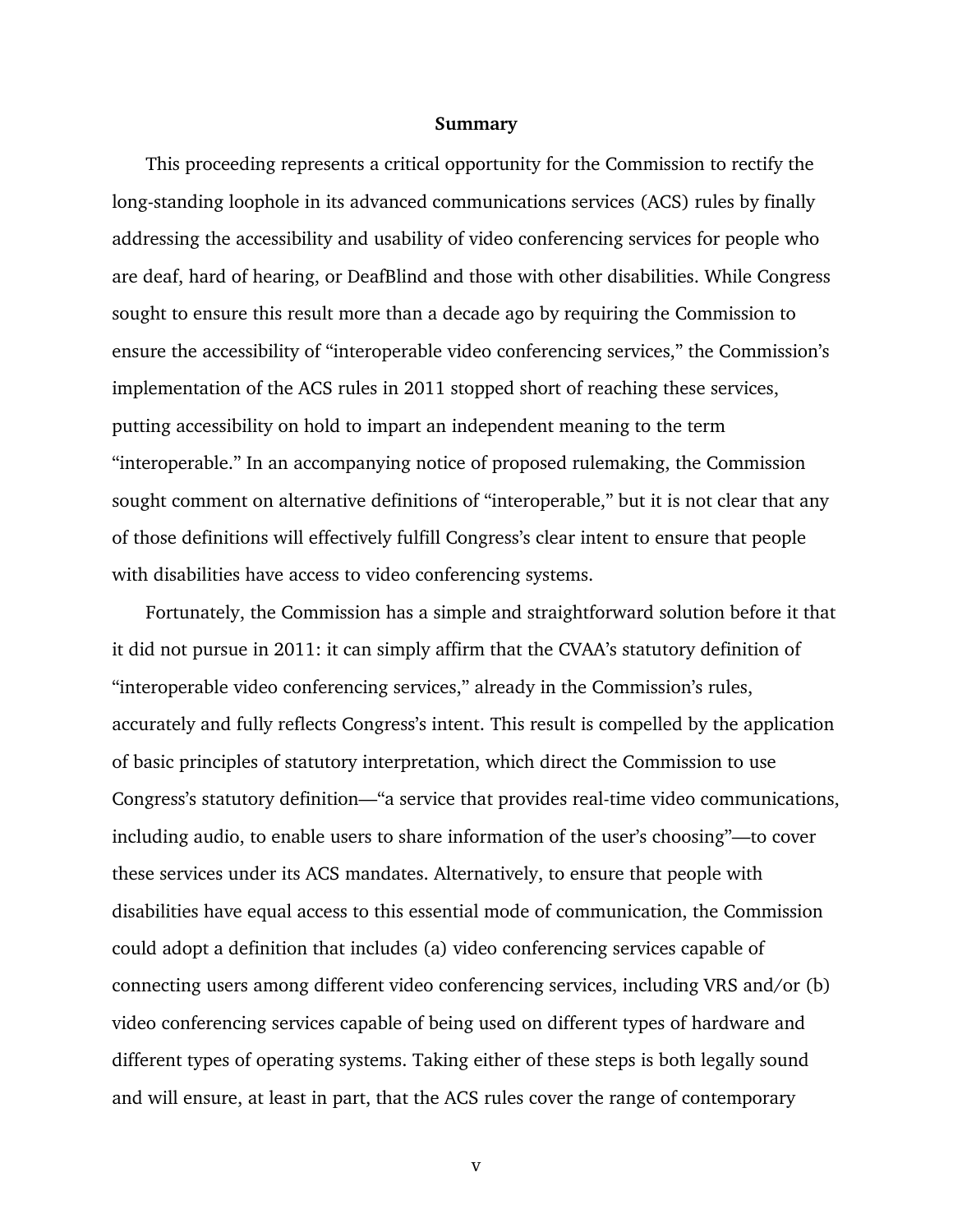video conferencing services and equipment that have become a critical part of American life during the COVID-19 pandemic.

We applaud the Commission for reopening this issue, and urge that it now adopt rules to vindicate Congress's intent to ensure an accessible video conferencing ecosystem at the time it enacted the CVAA. The Commission should proceed to the critical business of ensuring the accessibility of interoperable video conferencing services by applying the ACS rules to these systems and implementing the Disability Advisory Committee's recommendations to enable telecommunications relay services to work with video conferencing services. This action is essential to fulfill the CVAA's overarching promise to ensure that all Americans, including Americans with disabilities, have access to what has become an indispensable mode of distance communication in the United States and worldwide.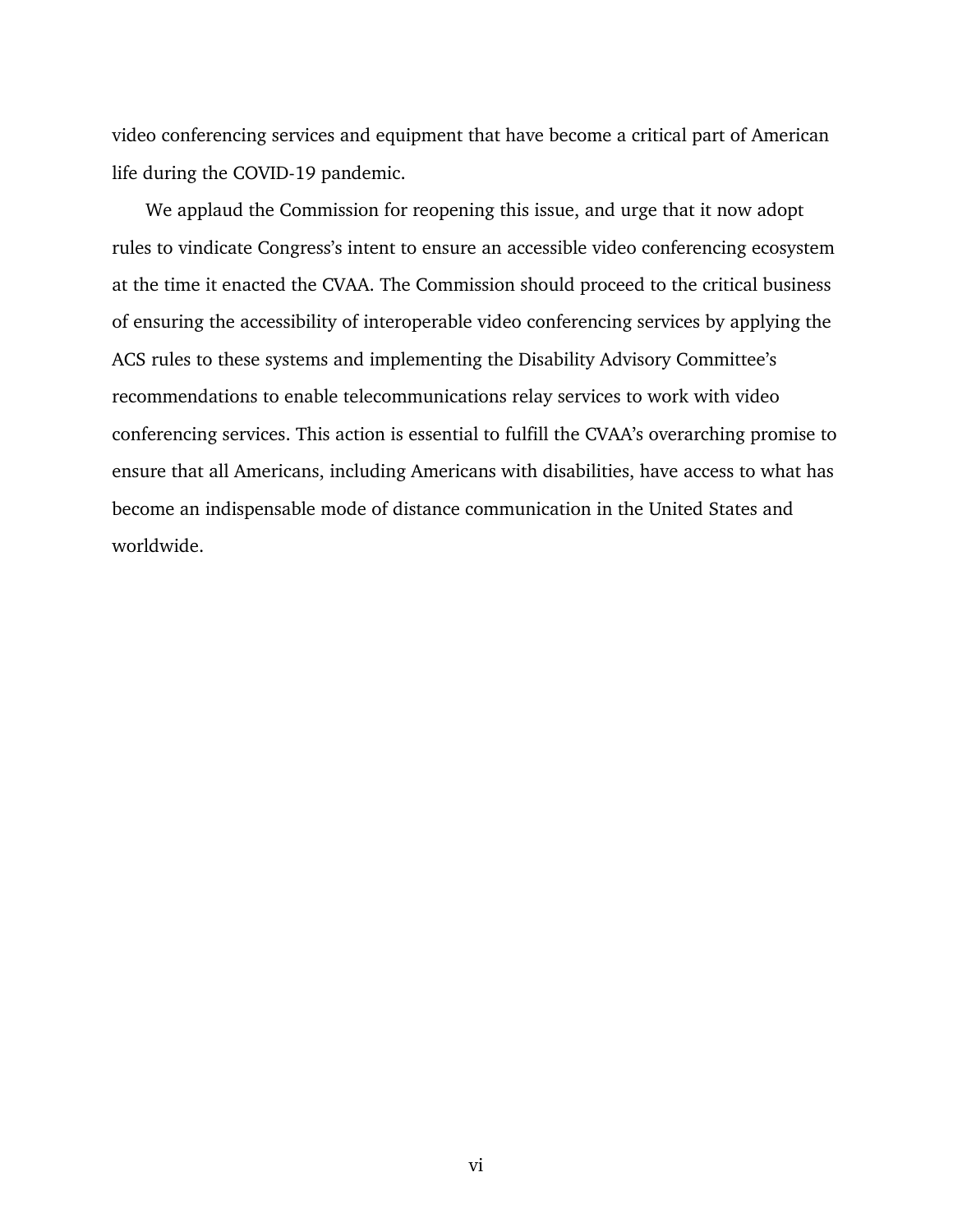# **Table of Contents**

| Ι. | Sound statutory interpretation of "interoperable video conferencing service"<br>compels the Commission to adopt and apply the CVAA's definition of the term 4        |
|----|----------------------------------------------------------------------------------------------------------------------------------------------------------------------|
|    | II. Adopting the CVAA's definition of "interoperable video conferencing services" is                                                                                 |
|    | III. In the alternative, the Commission should use a definition of interoperable video<br>conferencing services that ensures full access to these services under the |
|    | IV. The remaining definitions of "interoperable" proposed by the Commission could<br>exempt contemporary video conferencing services from the ACS rules and thereby  |
|    | V. The Commission should swiftly apply the ACS rules to IVCS and implement the<br>recommendations contained in the DAC's TRS-Video Conferencing Report.  20          |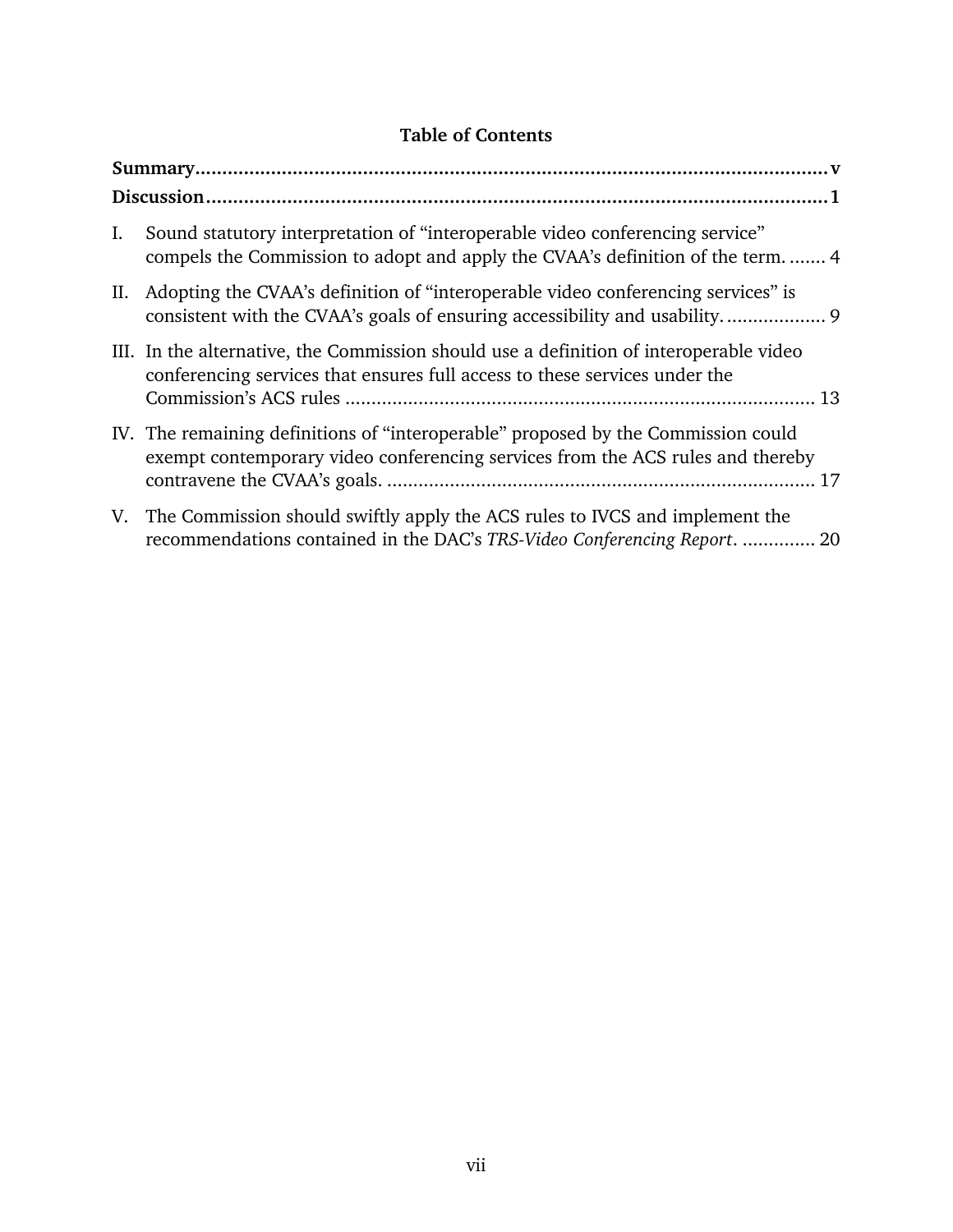#### **Discussion**

<span id="page-7-0"></span>The above-signed Accessibility Advocacy and Research Organizations respectfully respond to the Commission's Public Notice inviting comment in the above-referenced docket ("*2022 IVCS PN*"). [1](#page-7-1) The Advocacy Organizations collectively advocate for equal access to video programming, communications, and other technology for the more than 48 million Americans who are deaf, hard of hearing, DeafBlind, or who have those and additional disabilities. The Research Organizations work in conjunction with the Consumer Groups to address the technical challenges faced in securing access to communications and other technology.

We applaud the Commission for returning its attention to one of the most critical contemporary communications barriers facing people who are deaf, hard of hearing, or DeafBlind, as well as those with other disabilities, during the pandemic: equitable access to interoperable video conferencing services (IVCS). In the *2011 ACS FNPRM*, the Commission sought comment about the scope of these services—an inquiry that has remained unresolved ever since. [2](#page-7-2) In the intervening decade-plus, the accessibility and usability of IVCS, which now dominate communications in nearly all social, business, education, healthcare, education, and other contexts, have languished while the

<span id="page-7-1"></span><sup>1</sup> *Consumer and Governmental Affairs Bureau Seeks to Refresh the Record on Interoperable Video Conferencing Services*, Public Notice, CG Docket No. 10-213 (Apr. 27, 2022) ("*2022 IVCS PN*"), [https://www.fcc.gov/document/pn-refresh-record-re-interoperable-video](https://www.fcc.gov/document/pn-refresh-record-re-interoperable-video-conferencing)[conferencing.](https://www.fcc.gov/document/pn-refresh-record-re-interoperable-video-conferencing)

<span id="page-7-2"></span><sup>2</sup> *Implementation of Sections 716 and 717 of the Communications Act of 1934*, Report and Order and Further Notice of Proposed Rulemaking, CG Docket Nos. 10-213 and WT Docket No. 96-198, 26 FCC Rcd. 14,557, 14,684–87, ¶¶ 301–305 (Oct. 7, 2011) ("*2011 ACS Order and FNPRM*"), [https://www.fcc.gov/document/accessibility-rules-advanced](https://www.fcc.gov/document/accessibility-rules-advanced-communications-services-0)[communications-services-0.](https://www.fcc.gov/document/accessibility-rules-advanced-communications-services-0)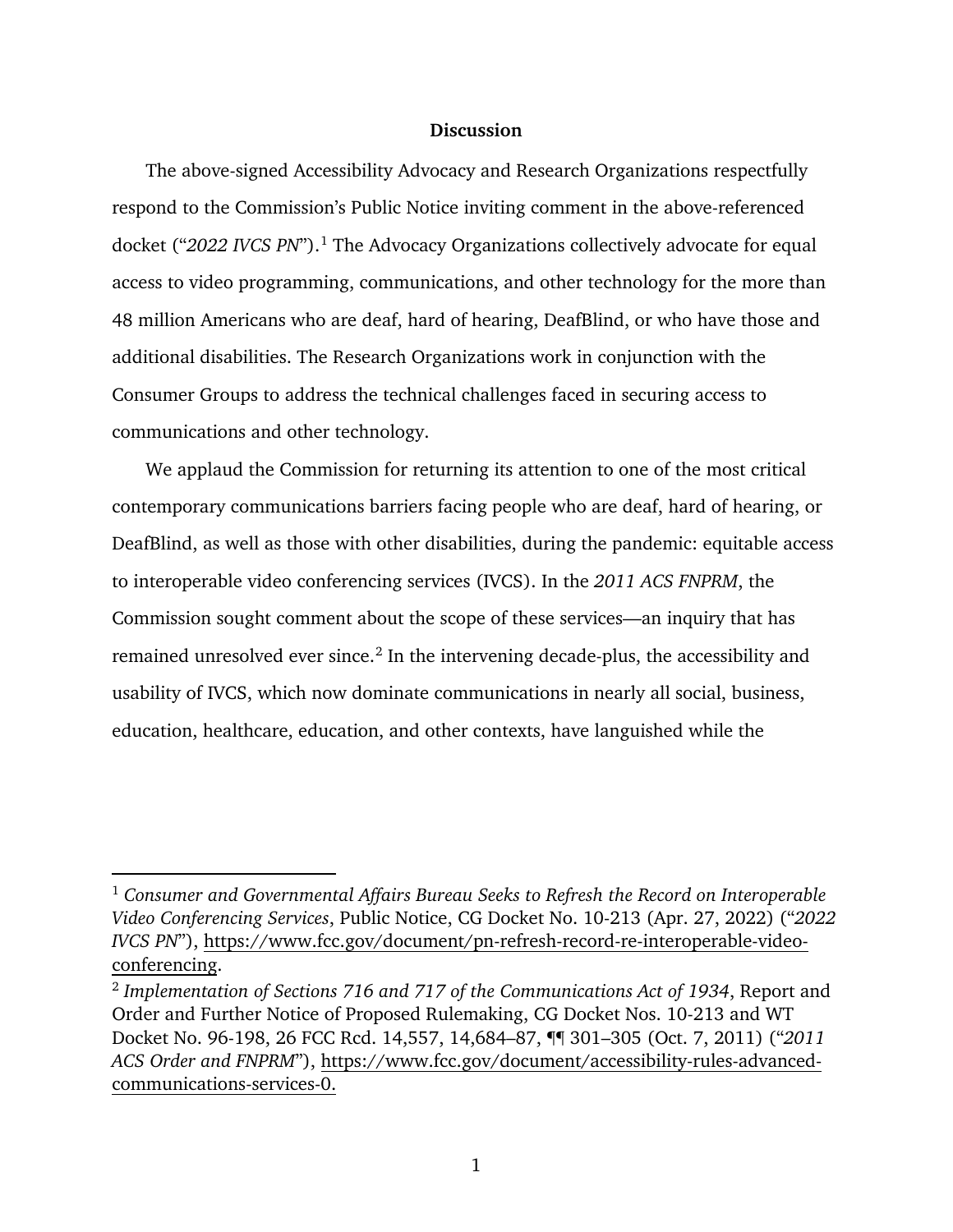importance of IVCS has become ever more paramount during the ongoing COVID-19 pandemic. [3](#page-8-0)

The Commission now returns to the *2011 ACS FNPRM*, inviting comment on the appropriate scope of IVCS covered by the Commission's advanced communications services (ACS) accessibility rules under the Twenty-First Century Communications and Video Accessibility Act (CVAA).<sup>[4](#page-8-1)</sup> At the outset, we reiterate the enormous significance of and need for ensuring equitable access to IVCS, [5](#page-8-2) as well as the broader array of multimodal communications services, including the need for interconnection between these systems and telecommunications relay services (TRS). These issues are addressed in substantial detail in the record of this and other proceedings and in the recommendations of the Commission's Disability Advisory Committee (DAC), which we incorporate by reference here. [6](#page-8-3) 

 $\overline{a}$ 

[filings/filing/106082300102808](https://www.fcc.gov/ecfs/search/search-filings/filing/106082300102808) (highlighting the need for the Commission to extend to multimodal services, including IVCS, obligations to include built-in closed captioning functionality, support third-party accessibility and TRS services, and allow for user control and customization); *Recommendation of the FCC Disability Advisory Committee on TRS Use on Video Conferencing Platforms* (Feb. 4, 2022) ("*TRS–Video Conferencing Report*"),<https://www.fcc.gov/file/22912/download> (outlining a variety of considerations for the use of TRS on video conferencing platforms). In particular, the *2021 Omnibus Comments* called for the Commission to require all multimodal services, including their IVCS components, to: (1) include built-in closed captioning functionality, whether through the use of human captioners, ASR solutions, hybrid solutions, or other approaches that may be developed; (2) integrate support for third-party captioning services, third-party video interpreting services, and current and next-generation relay services; and (3) allow users to control the activation and customize the appearance of

<span id="page-8-0"></span><sup>3</sup> *See 2022 IVCS PN* at 3 & nn.20–21 (citing various sources, including comments of some of the Advocacy and Research Organizations).

<span id="page-8-1"></span><sup>4</sup> *See id.* at 5.

<span id="page-8-2"></span><sup>5</sup> *E.g.*, Comments of TDI, et al., CG Docket No. 10-213 at 8–13 (Apr. 4, 2022), <https://www.fcc.gov/ecfs/search/search-filings/filing/10405209120282>(detailing ongoing accessibility barriers to video conferencing services).

<span id="page-8-3"></span><sup>6</sup> *E.g.,* Comments of TDI, et al., GN Docket No. 21-140 at 14–16 (June 7, 2021) ("*2021 Omnibus Comments*"), [https://www.fcc.gov/ecfs/search/search-](https://www.fcc.gov/ecfs/search/search-filings/filing/106082300102808)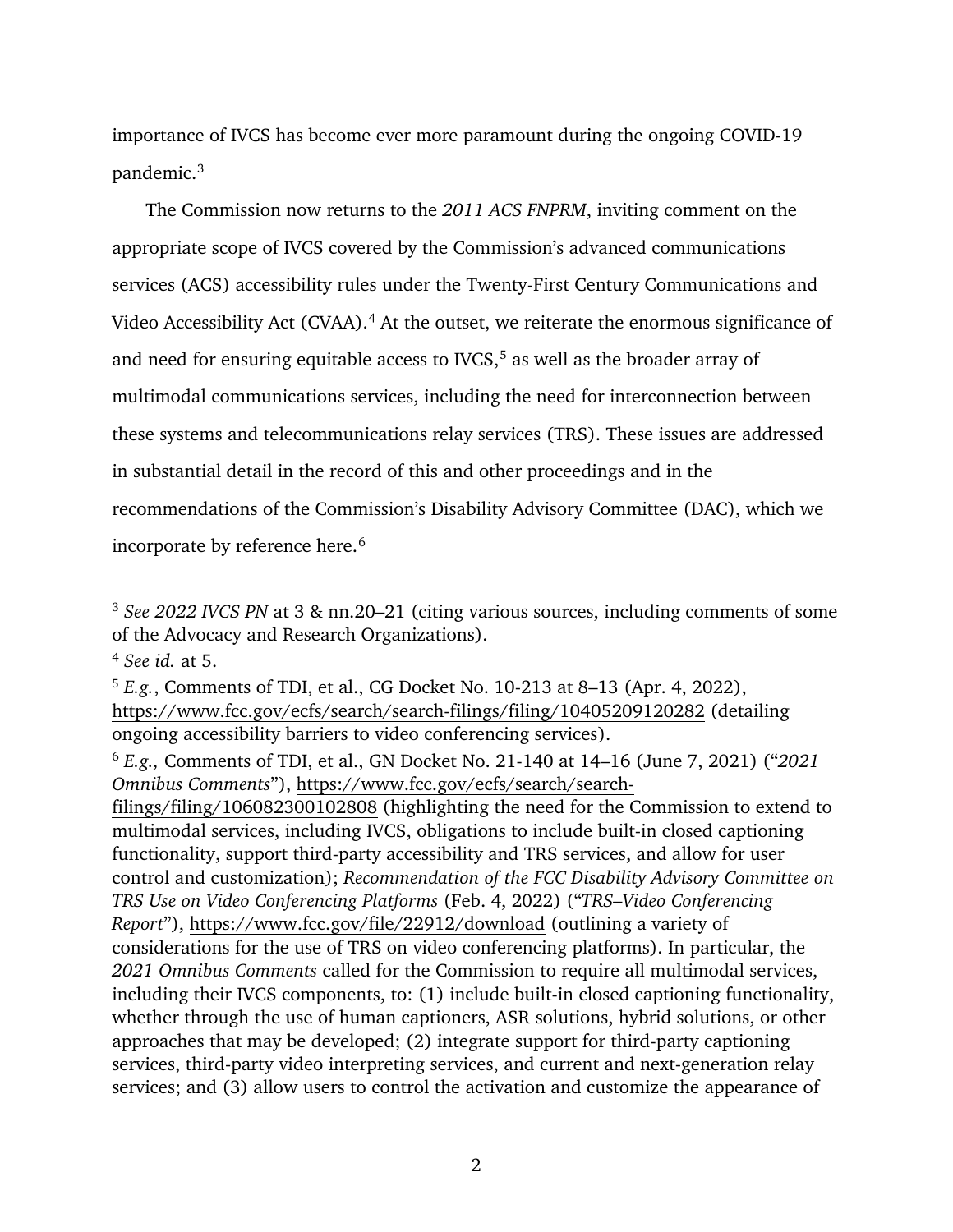These comments focus on the legal inquiry presented by the 2022 *IVCS PN*: "the meaning of the term 'interoperable' in the context of video conferencing services and equipment."[7](#page-9-0) As accessibility advocates have consistently explained in the decade-plus since the *2011 ACS FNPRM*, the Commission easily and lawfully can and must simplify its inquiry into the scope of "interoperable video conferencing service" by affirming its earlier decision to incorporate the statutory definition of the term—"a service that provides real-time video communications, including audio, to enable users to share information of the user's choosing"[8—](#page-9-1)into its rules, [9](#page-9-2) and applying this definition to its ACS mandates. In doing so, the Commission should dispense with the attempts made in 2011 to divine a separate meaning of the term "interoperable." That complex approach, which has harmfully resulted in the delay of accessibility requirements for video conferencing services for more than a decade, is indefensible as a matter of lawful statutory interpretation.

Adopting the statutory definition both comports with basic principles of statutory construction and serves the CVAA's overarching goal by ensuring that contemporary video conferencing applications are covered and made accessible. If the Commission chooses not to adopt the statutory definition, it must be wary that the separately proposed definitions of "interoperable" risk, to varying degrees, may result in

captions and video interpreters, including ASL interpreters and cued language transliterators, on their own clients instead of leaving that control to meeting hosts. Additional features are essential to address the needs of people with other types of disabilities, such as screen reader compatibility and keyboard shortcuts for platform features used by people who are blind, low vision or have mobility disabilities. *See generally 2021 Omnibus Comments* at 14–15.

<span id="page-9-0"></span><sup>7</sup> *See 2022 IVCS PN* at 5.

<span id="page-9-1"></span><sup>8</sup> 47 U.S.C. § 153(27).

<span id="page-9-2"></span><sup>9</sup> *See* 47 C.F.R. § 14.10(m); *e.g.*, Comments of TDI, et al., CG Docket No. 10-213 at 6-7 (Feb. 12, 2012) ("*2012 ACS FNPRM Comments*"),

[https://www.fcc.gov/ecfs/search/search-filings/filing/6016985604;](https://www.fcc.gov/ecfs/search/search-filings/filing/6016985604) *2021 Omnibus Comments* at 12–14.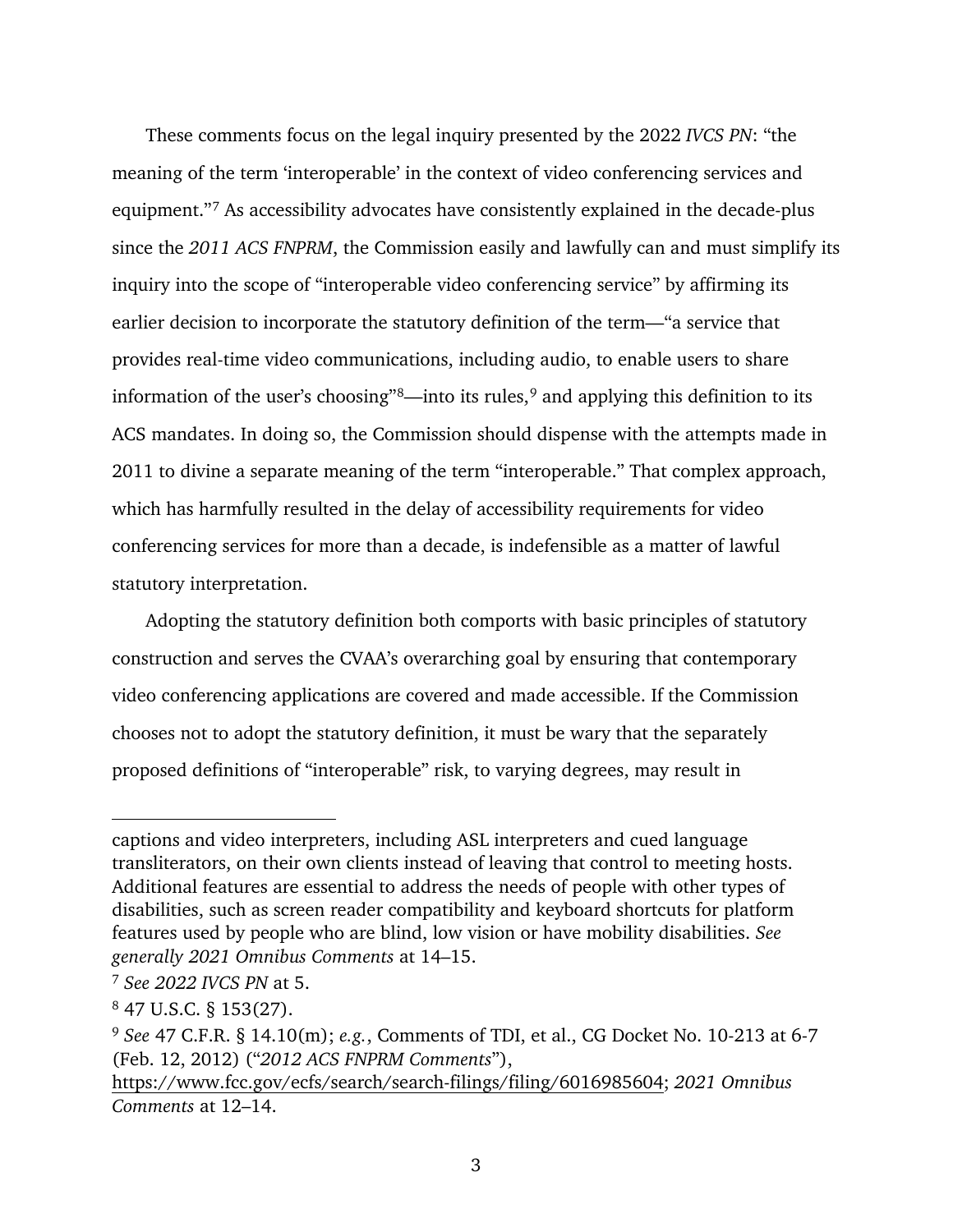contradicting Congress's goal of making video conferencing services accessible by continuing to exclude some or all video conferencing services from the ambit of the Commission's ACS rules.

Whatever the approach selected, the Commission should apply the ACS rules to IVCS, and implement the DAC's recommendations on enabling telecommunications relay services (TRS) to work with video conferencing services.

#### <span id="page-10-0"></span>**I. Sound statutory interpretation of "interoperable video conferencing service" compels the Commission to adopt and apply the CVAA's definition of the term.**

As always, when interpreting a statute, the Commission must begin with the statutory text.<sup>[10](#page-10-1)</sup> Here, simply incorporating the statutory definition of IVCS into the Commission's rules is a straightforward application of the statute legally and logically compelled by the CVAA's clear and obvious definitional structure.

Section 716 of the Communications Act, added by the CVAA, makes clear that providers of "advanced communications services" (ACS) and equipment used for ACS must ensure that ACS and the equipment used with ACS are accessible unless doing so is not achievable.[11](#page-10-2) Under the CVAA, "advanced communications services," in turn, include any "interoperable video conferencing service" (IVCS)[.12](#page-10-3)

As noted *supra*, the CVAA defines an IVCS as "a service that provides real-time video communications, including audio, to enable users to share information of the user's choosing."[13](#page-10-4) This straightforward definition, directly linked to the scope of ACS, should effectively end the Commission's inquiry. The Commission may not impose further limitations on the scope of IVCS beyond those limitations explicitly provided by Congress. Indeed, the need to attend in detail to the specific meaning of each word

<span id="page-10-1"></span><sup>10</sup> *See, e.g.*, *Advoc. Health Care Network v. Stapleton*, 137 S. Ct. 1652, 1658 (2017) ("Start, as we always do, with the statutory language . . . ").

<span id="page-10-2"></span> $11$  47 U.S.C. § 617(a)–(b).

<span id="page-10-3"></span><sup>12</sup> 47 U.S.C. § 153(1)(A).

<span id="page-10-4"></span><sup>13</sup> 47 U.S.C. § 153(27).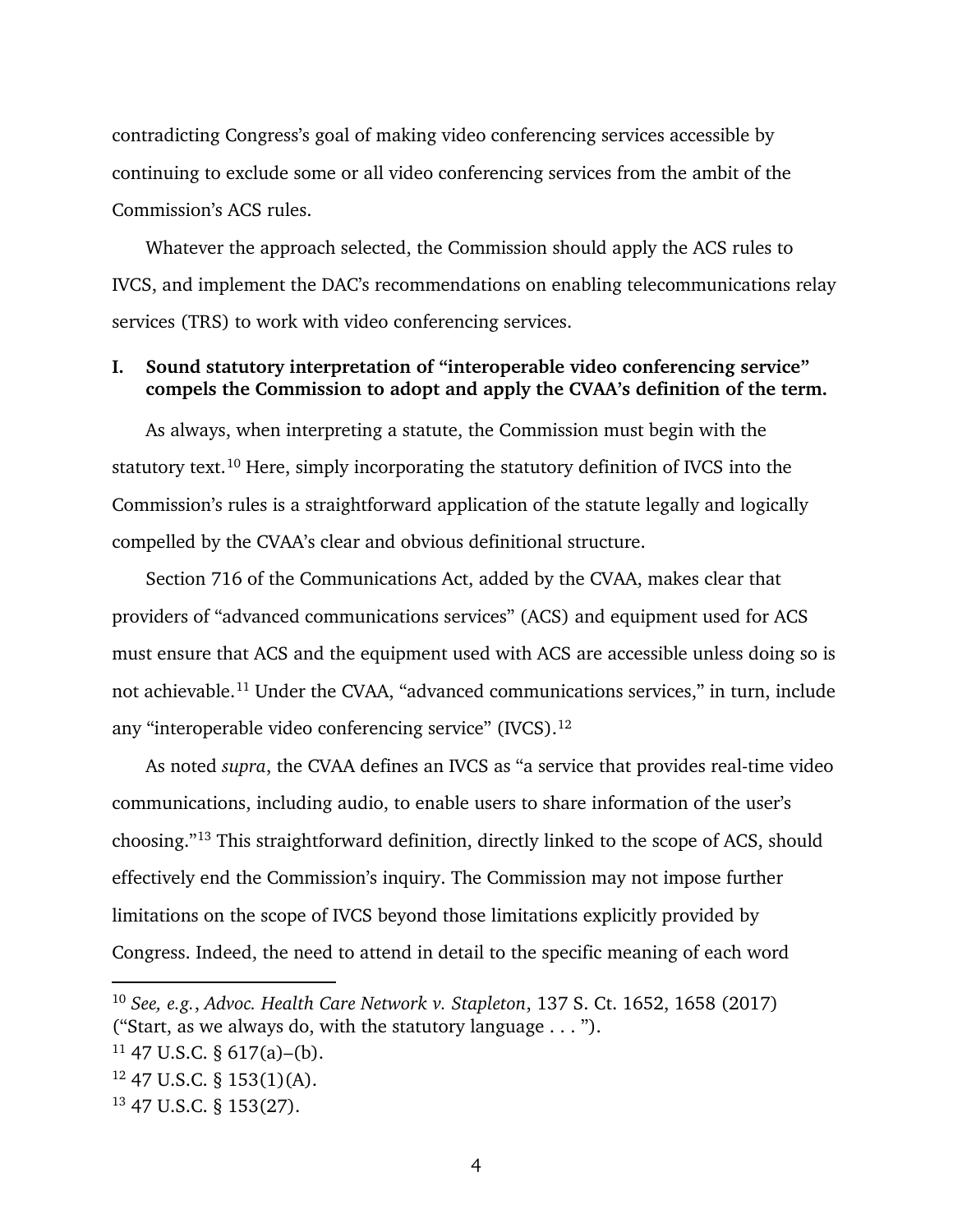within the definition of "interoperable video conferencing services or to separately limit the scope of "interoperable" video conferencing services is obviated by Congress's explicit decision to specifically define IVCS in the CVAA the way it did—*i.e.*, to include *any* service that provides real-time video communications (with audio) used to enable users to share information of their choosing. [14](#page-11-0)

Put simply, the CVAA affords the Commission no latitude to interpret the term "interoperable" separately from the statue's explicit definition of "interoperable video conferencing services. As the Supreme Court has made clear, "[w]hen a statute includes an explicit definition of a term, we must follow that definition, even if it varies from a term's ordinary meaning."[15](#page-11-1)

Congress's provision of a clear definition of the term "interoperable video conferencing service" provides no opening for the Commission to go further. Nothing in the plain text of the definition restricts its application under the ACS rules to a specified subset of interoperable video conferencing services, and Congress in no way authorized the Commission to separately define "interoperable" in a way that might limit the definition's application to a subset of real-time video communications intended for coverage under the Act.

Accordingly, the *2011 ACS NPRM* and *Order*'s decisions to separately assign meaning to "interoperable" aside from the CVAA's definition of "interoperable video conferencing service" added a new, unnecessary limitation, interpreting a word already fully accounted for by Congress's explicit definition. The *2011 ACS NPRM's* proposal to further limit the scope of IVCS beyond the supplied definition failed to identify any attribute or

<span id="page-11-0"></span><sup>14</sup> *See id.*

<span id="page-11-1"></span><sup>15</sup> *E.g.*, *Van Buren v. United States*, 141 S. Ct. 1648, 1657 (2021) (cleaned up and internal citations and quotations omitted).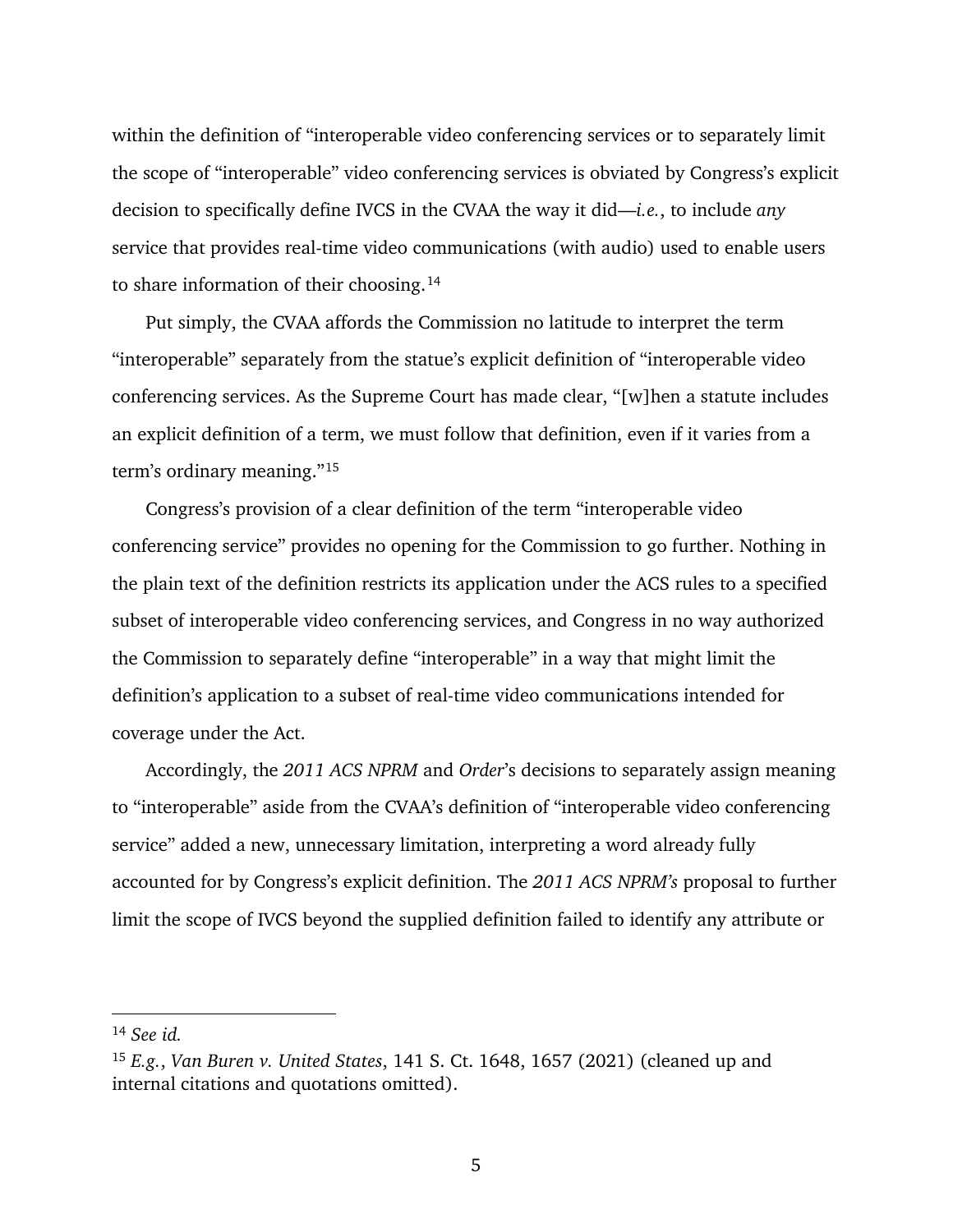quality of the statutory text that warranted pulling out and separately interpreting the term "interoperable" from the rest of the definition.[16](#page-12-0)

Moreover, moving down a level of abstraction to the terms of the IVCS definition affirms that there is no basis for the Commission to engage in any further interpretation of the term "interoperable." The definition Congress provided for IVCS is robust and—at least for the purposes of understanding Congress' meaning in including the term "interoperable"—free from problematic ambiguities.

The *2011 ACS NPRM* affirmed as much by specifically using the exact language of the CVAA's IVCS definition to analyze the scope of "video conferencing services" separately from the term "interoperable."[17](#page-12-1) Additionally, the *2011 ACS Order* did not identify any generalizable ambiguities within or concerns about using the statutory definition as a basis for scoping the Commission's coverage of IVCS under the ACS rules.<sup>[18](#page-12-2)</sup> Indeed, the *Order* directly codified the statutory definition as Rule 14.10(m),<sup>[19](#page-12-3)</sup> where it remains today and easily could go into effect without further modification.

For these reasons, the *2011 ACS NPRM* was incorrect to separately interpreting the term "interoperable."[20](#page-12-4) Instead of following the statute's clear structure, the *NPRM* rested its interpretive logic on an unwarranted and unavailing reading of the CVAA's legislative history, noting that:

<span id="page-12-0"></span><sup>16</sup> *See Implementation of Sections 716 and 717 of the Communications Act of 1934*, Notice of Proposed Rulemaking, CG Docket Nos. 10-213 and WT Docket No. 96-198, 26 FCC Rcd. 3133, 3147, ¶ 35 (Mar. 3, 2011) ("*2011 ACS NPRM*"),

[https://www.fcc.gov/document/implementation-sections-716-and-717-communications](https://www.fcc.gov/document/implementation-sections-716-and-717-communications-act-1934-0)[act-1934-0](https://www.fcc.gov/document/implementation-sections-716-and-717-communications-act-1934-0)

<span id="page-12-1"></span><sup>17</sup> *Id.* at 3147.

<span id="page-12-2"></span><sup>18</sup> The *NPRM* did, however, address arguments about the inclusion of personal computers, tablets, and smartphones under the scope of the rules. See discussion *infra*, n[.40.](#page-18-0)

<span id="page-12-3"></span><sup>&</sup>lt;sup>19</sup> 26 FCC Rcd. at 14,709 (codifying 47 C.F.R. 14.10(m)).

<span id="page-12-4"></span><sup>20</sup> *See* 26 FCC Rcd. at 3147, ¶ 35.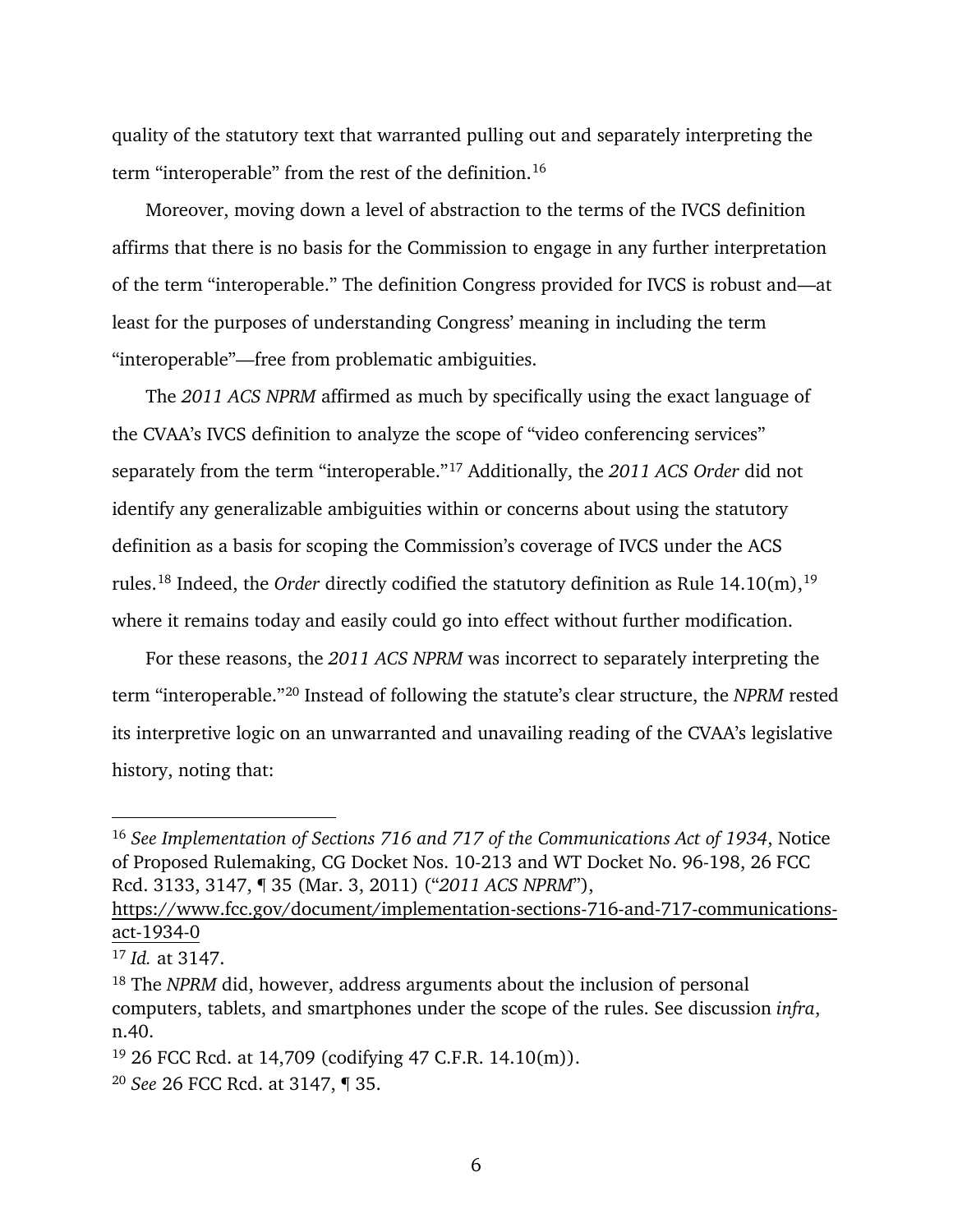- a) The non-final House version of the CVAA had *not* included the term "interoperable," while the final Senate version had; and
- b) The definition of the term "interoperable video conferencing service" in the final Senate version and references to the term in the Senate Report were identical to the corresponding definition in the House version and references in the House Report.<sup>[21](#page-13-0)</sup>

The plain terms and structure of the CVAA compel the Commission to abandon this extra-statutory approach. As a threshold matter, the very consideration of the CVAA's legislative history in interpreting the scope of IVCS was unwarranted and unnecessary. As the Supreme Court has explained:

> Legislative history can be a legitimate guide to a statutory purpose obscured by ambiguity, but in the absence of a clearly expressed legislative intention to the contrary, the language of the statute itself must ordinarily be regarded as conclusive. Unless exceptional circumstances dictate otherwise, when we find the terms of a statute unambiguous, [the] inquiry is complete.<sup>[22](#page-13-1)</sup>

As noted *supra*, the *2011 ACS NPRM* and *Order* identified no ambiguity, lack of clarity, or any other exceptional circumstances raised by the term "interoperable video conferencing services" or the CVAA's plain text defining this term that warranted consulting the legislative history over the meaning of "interoperable."[23](#page-13-2) By incorporating this definition directly into the Commission's ACS rules without modification, the

<span id="page-13-0"></span><sup>21</sup> *See id.* The *2011 ACS Order* largely reiterates this analysis, accompanied with the implication that separately interpreting the term "interoperable" was required to avoid "read[ing it] out of the statute." *See* 26 FCC Rcd. at 14,576.

<span id="page-13-1"></span><sup>22</sup> *See Burlington N. R. Co. v. Oklahoma Tax Comm'n*, 481 U.S. 454, 461 (1987) (cleaned up and internal citations and quotations omitted).

<span id="page-13-2"></span><sup>23</sup> See discussion *supra*, part I.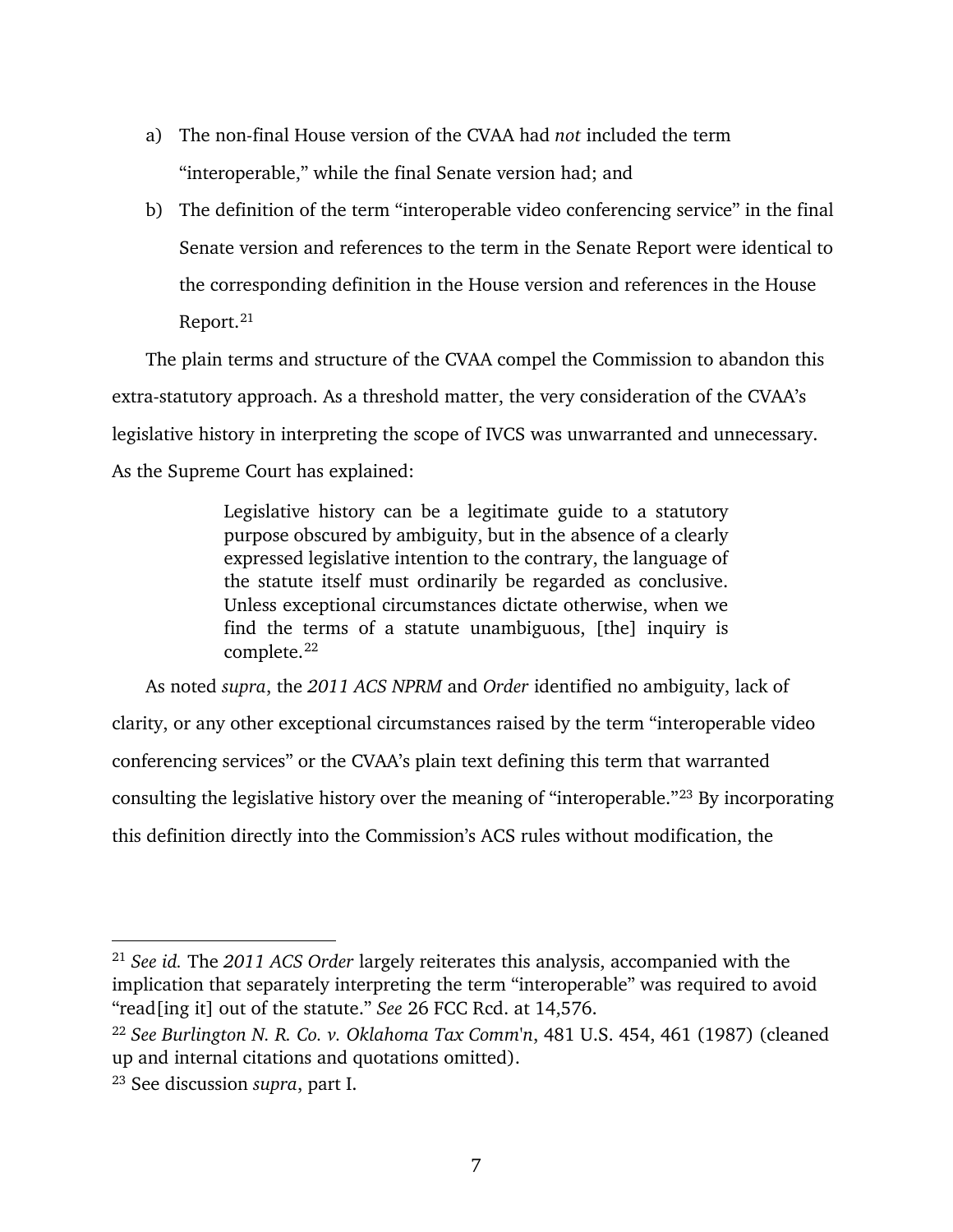Commission tacitly concluded that Congress's definition was sufficiently robust to be codified in those mandates. [24](#page-14-0)

Moreover, as further discussed *infra*, the *NPRM* acknowledged the wide range of video conferencing services and equipment that would be covered by this definition, "including, but not limited to, videophones and software applications used for conversation between and among users."[25](#page-14-1) This preliminary inquiry should have ended the interpretation and affirmed the conclusion explicitly compelled by the CVAA: that the plain text provided in the statutory definition governs.

Even if the *2011 ACS NPRM*'s consultation of the CVAA's legislative history had been warranted, a close examination of the CVAA's House and Senate Reports yields a conclusion in direct opposition to the NPRM's approach to this matter. The *2011 ACS NPRM*'s analysis implies that the House and Senate Reports' lack of explanation for the addition of the term "interoperable" was a reason to ascribe significant meaning to the addition:

> [L]anguage in the Senate Report regarding "interoperable video conferencing services" is identical to language in the House Report regarding "video conferencing services." . . . In light of . . . the reports prepared by each chamber of Congress, we will first seek comment on the meaning of "video conferencing service" and then on the meaning of "interoperable" in this context.  $26$

The D.C. Circuit, however, has cautioned against "drawing inferences regarding legislative intent from changes made . . . without explanation," noting that amendments may simply represent "a better means for expressing a provision in the original bill" instead of "evidenc[ing] a substantive change."[27](#page-14-3) Of course, as the *NPRM* acknowledges,

<span id="page-14-0"></span><sup>24</sup> 26 FCC Rcd*.* at 14,709 (codifying 47 C.F.R. 14.10(m)).

<span id="page-14-1"></span><sup>25</sup> *See* 26 FCC Rcd. at 3147, ¶ 36. See discussion *infra*, Part [II.](#page-15-0)

<span id="page-14-2"></span><sup>26</sup> *See* 26 FCC Rcd. at 3147, ¶ 35

<span id="page-14-3"></span><sup>27</sup> *See W. Coal Traffic League v. United States*, 677 F.2d 915, 924 (D.C. Cir. 1982).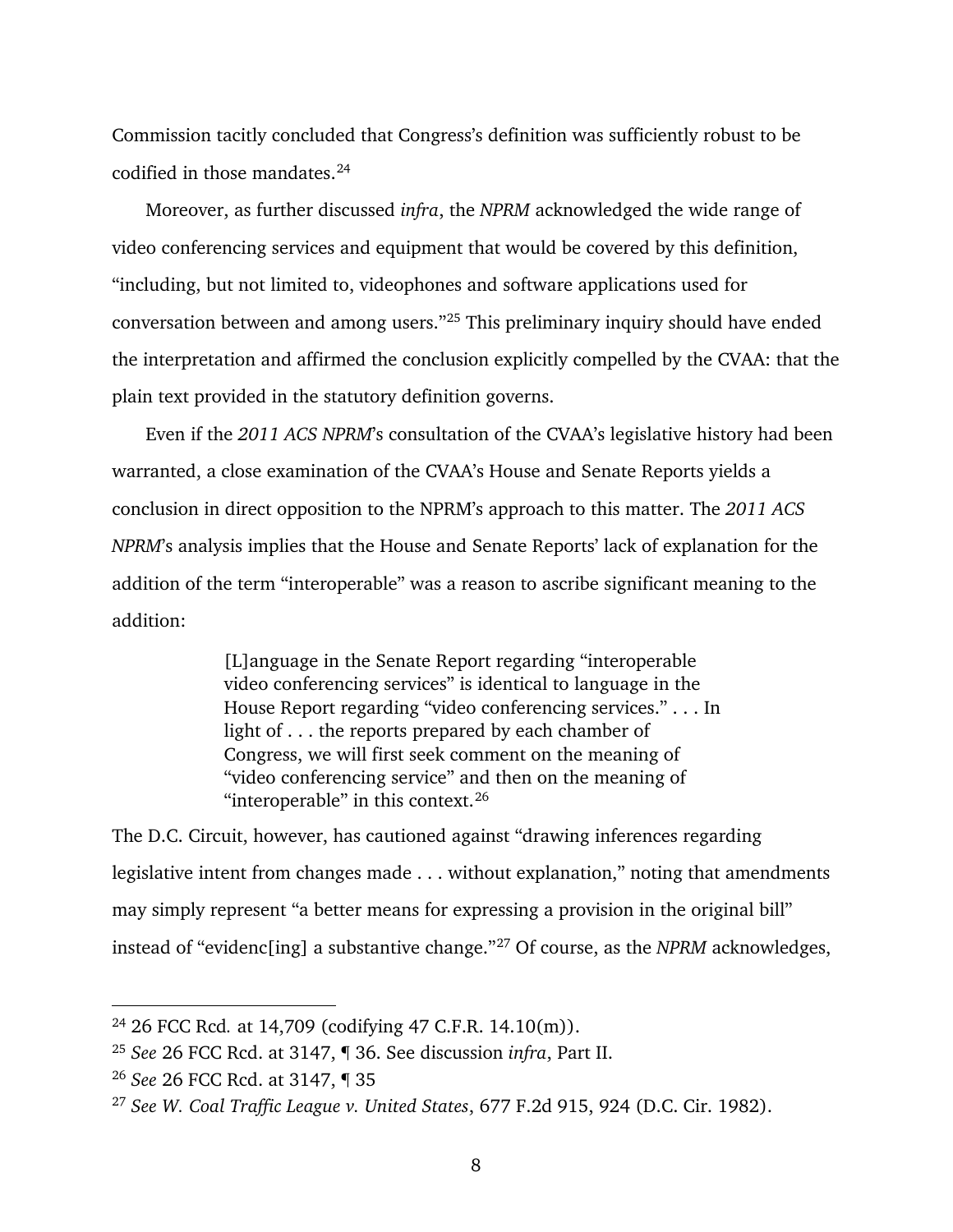neither the House or Senate Report identified any reason for the addition of "interoperable" or assigned it any particular significance.

In the absence of any specific explanation for the addition of "interoperable," the *NPRM* failed to acknowledge the importance of what stayed the same in the Reports: the unambiguous statutory definition of IVCS. In particular, the House and Senate Reports' discussions of video conferencing services both lead by explaining the meaning of each relevant term—in the House version, "video conferencing service"; in the Senate version, "interoperable video conferencing service"—using the *exact* definitional language provided in the statute's final version —"a service that provides 'real-time video communications, including audio, to enable users to share information of the user's choosing.'"[28](#page-15-1) Consulting the House and Senate Reports, even if it were warranted, leads to the same result as the plain statutory text commands: Congress intended the term "interoperable video conferencing service" to be wholly defined by the statute, as it is.

#### <span id="page-15-0"></span>**II. Adopting the CVAA's definition of "interoperable video conferencing services" is consistent with the CVAA's goals of ensuring accessibility and usability.**

Adopting the CVAA's statutory definition of IVCS is not only compelled as a matter of good statutory interpretation; it will result in sound, defensible public policy, serving the ends of the CVAA by ensuring that contemporary interoperable video conferencing services are covered by the Commission's accessibility and usability rules for ACS. As the Commission alludes in the *IVCS PN*, an interpretation of the scope of IVCS that maps to the contemporary video conferencing marketplace is critical to fulfill the CVAA's goals of accessibility and usability for all Americans with disabilities.<sup>[29](#page-15-2)</sup>

<span id="page-15-1"></span><sup>&</sup>lt;sup>28</sup> S. Rep. No. 111-386, at 1 (2010); H.R. Rep. No. 111-563, at 23 (2010) ("House Report").

<span id="page-15-2"></span><sup>29</sup> *See* 47 U.S.C. § 617(a)–(b); *IVCS PN* at 5 (seeking comment on "additional relevant information about what types of services are currently available in the video conferencing marketplace, the kinds of interoperability they currently offer, and how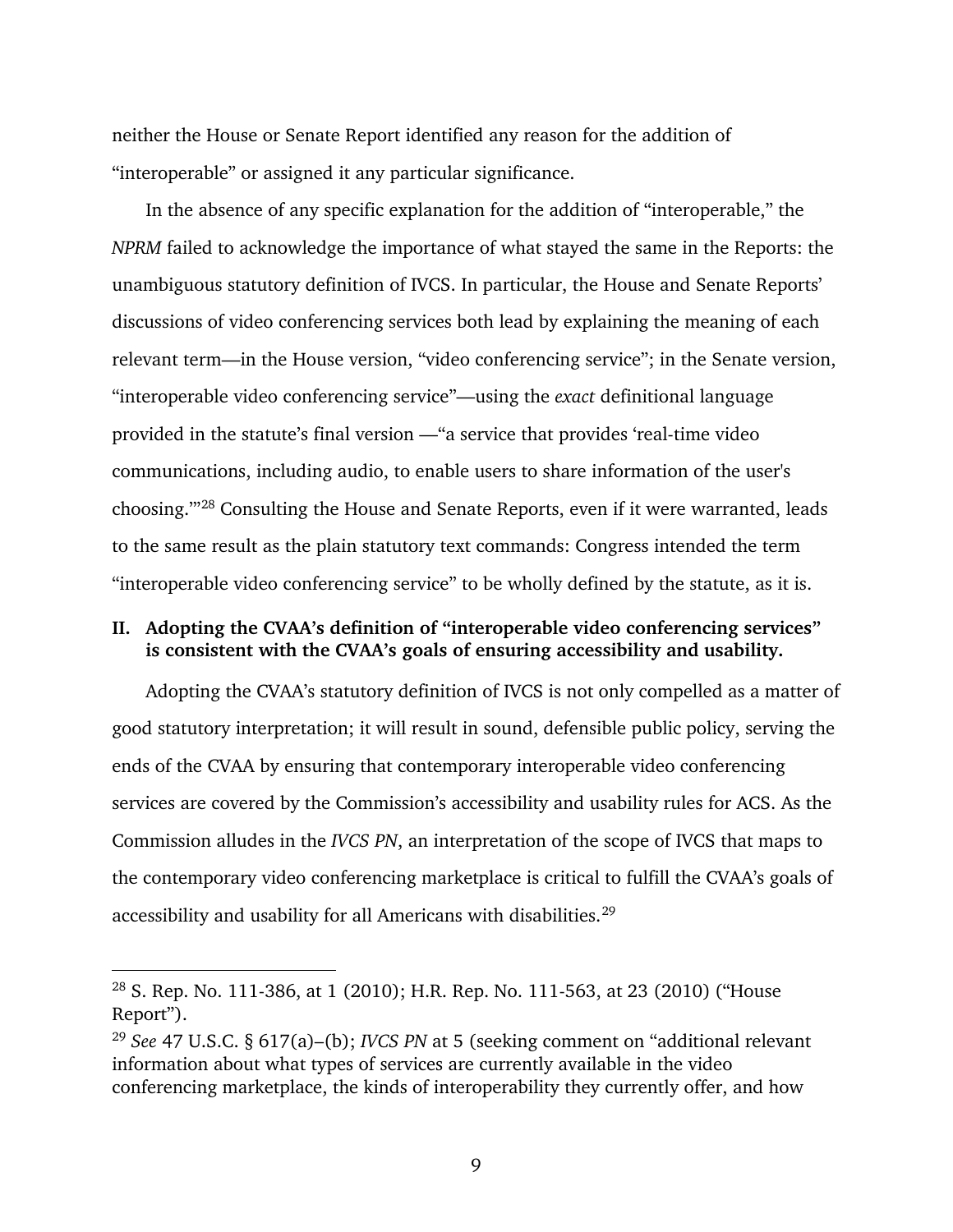Fortunately, as the Commission explained in the *2011 ACS NPRM*, the statutory definition of IVCS is fully capable of covering a range of contemporary video conferencing services and equipment. As noted above, the *NPRM* "propose[d] to classify a range of services and end user equipment under this statutory definition, including, but not limited to, videophones and software applications used for conversation between and among users."[30](#page-16-0) In the *2011 ACS Order*, the Commission also made clear that "webina[r] and webcas[t]" functionalities count as "video conferencing services" so long as they "provide real-time video communications, including audio, *between two or more users* . . . , even if they can also be used for video broadcasting purposes (*only from one user*)."[31](#page-16-1)

The Commission further enumerated a range of then-contemporary equipment and services used for video conferencing. The Commission explained that "[e]xamples of video conferencing software applications include, for example, Google Voice & Video Chat, ooVoo, AOL Instant Message ("AIM") Chat, WebEx, and Skype.["32](#page-16-2) For equipment, the Commission explained that "equipment includes smart phones and computers with the capability of using interactive video, text and audio conferencing applications such as the Apple iPhone 4.0, Motorola Droid X and computers and videophones such as ASUS Skype, Grandstream, Ojo, and Polycom."[33](#page-16-3)

such developments may assist in reaching an interpretation of 'interoperable' that is consistent with the intent of Congress in enacting the CVAA.")

<span id="page-16-0"></span><sup>30</sup> 26 FCC Rcd. at 3147, ¶ 36. The Commission did identify limited disagreement over the coverage of video relay services (VRS), webinars, and non-real-time services such as video mail in the *NPRM. See id.* at 3147–50, ¶¶ 37–42. The Commission addressed the dispute over webinars but held off on deciding the questions on VRS and non-real-time services, adding these to the FNPRM. *2011 ACS Order*, 26 FCC Rcd. at 14,576, ¶¶ 46, 50– 51 & n.95.

<span id="page-16-1"></span><sup>31</sup> *See* 26 FCC Rcd. at 14,578, ¶ 50 (emphasis in original).

<span id="page-16-2"></span><sup>32</sup> 26 FCC Rcd. at 3147, ¶ 36.

<span id="page-16-3"></span><sup>33</sup> *See id.*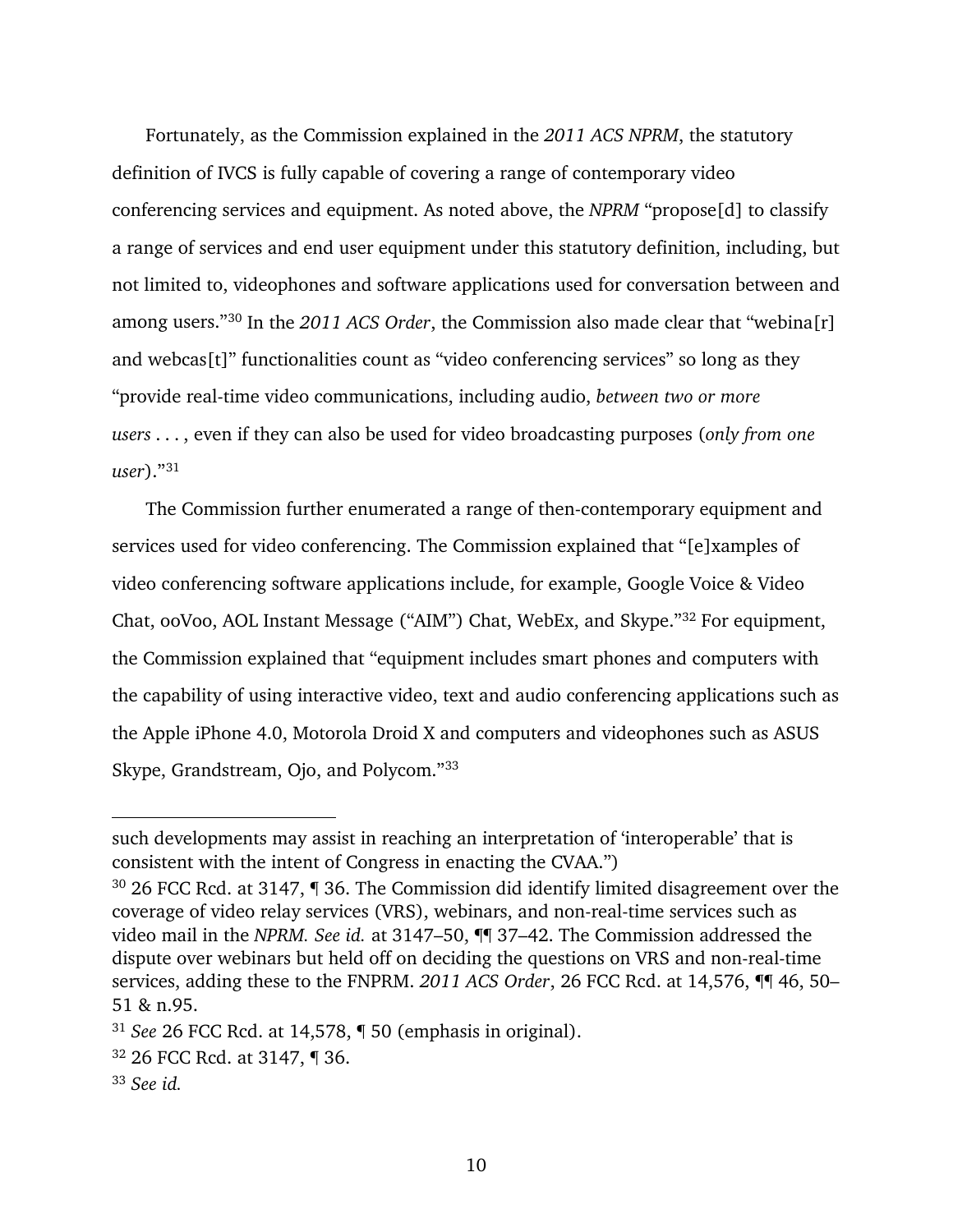Although the video conferencing ecosystem has evolved over the past decade, the broad contours of the contemporary video conferencing ecosystem that the Commission identified in 2011 are largely applicable today and even include many of the same equipment and services, as well as their direct successors. As many of the advocacy and research organizations explained in June 2021 comments on the Commission's omnibus review of its CVAA regulations, ubiquitous modern IP-based communications have gravitated to a range of what the organizations have broadly labeled "multimodal services."[34](#page-17-0)

On the services side, modern multimodal services typically heterogeneously pair video conferencing services along with Voice over Internet Protocol (VoIP) services both its connected and interconnected flavors—and text-based electronic messaging services in unified real-time user interfaces.<sup>[35](#page-17-1)</sup> By way of non-exhaustive example, these services include:

- Multiparty meeting services such as Zoom, Google Meet, Cisco WebEx, LogMeIn GoToMeeting, and BlueJeans Meetings;
- Video and audio services built into team-based collaboration tools, such as Microsoft Teams, Discord, and Slack; and

<span id="page-17-0"></span><sup>34</sup> *2021 Omnibus Comments* at 4–7.

<span id="page-17-1"></span><sup>&</sup>lt;sup>35</sup> *Id.* As the Commission alludes, many of these services combine different flavors of non-video conferencing advanced communications services—electronic messaging, interconnected and non-interconnected VoIP—with video conferencing services. *See IVCS PN* at 5 ("Are telecommunications services, interconnected and non- interconnected VoIP, and electronic messaging services included in some video conferencing services?"). As the Commission also alludes, significant accessibility problems persist with the nonvideo ACS components of these multimodal services. *See id.*; *2021 Omnibus Comments* at 10. We have encouraged the Commission to specifically address the accessibility and usability of non-video-conferencing components of multimodal services under its existing ACS rules. *2021 Omnibus Comments* at 8–10. We also have provided detailed feedback on how the Commission's ACS rules cover these non-video-conferencing components, which we incorporate by reference here. *See id.* at 8–9 & nn.36–38.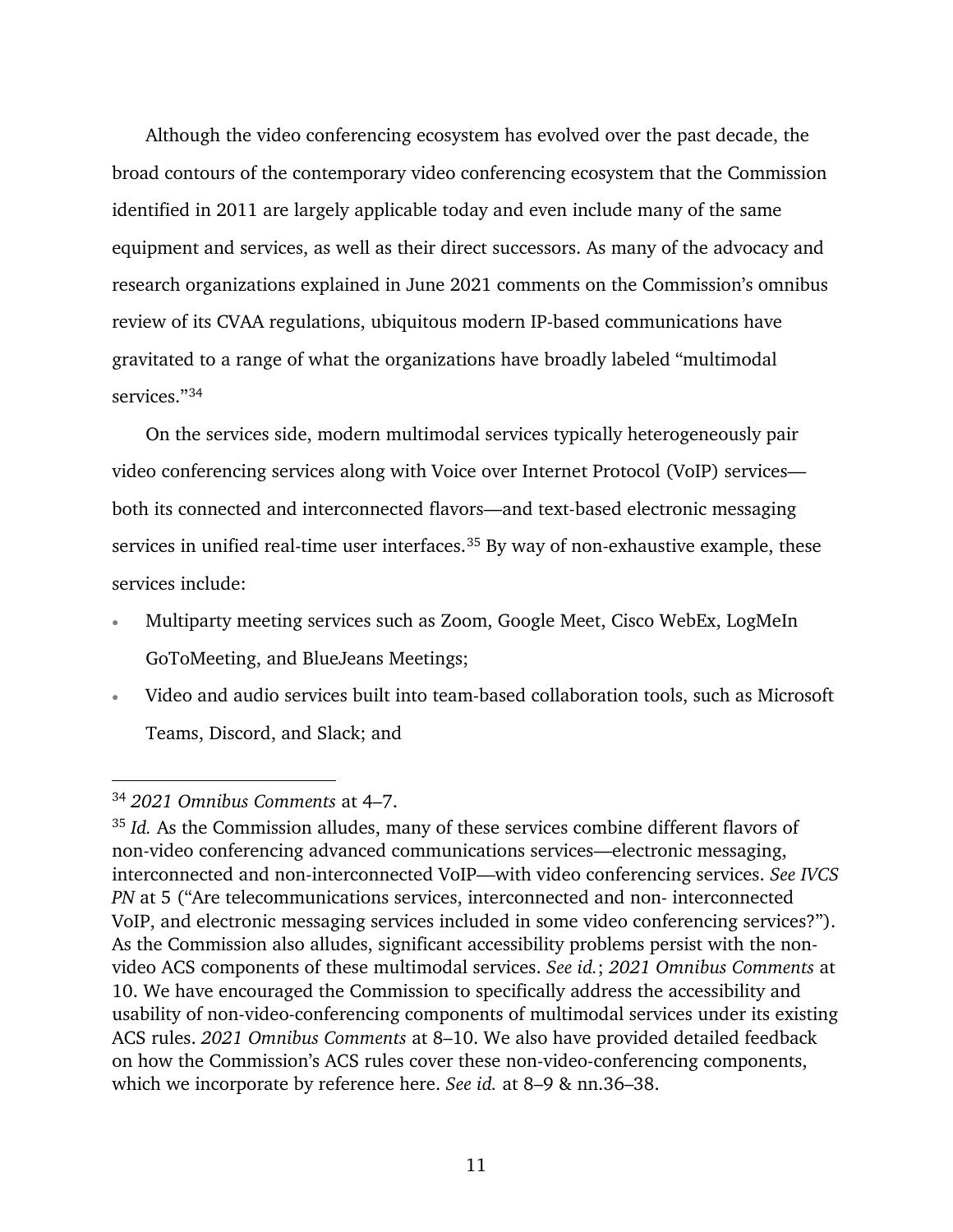• Direct communications services, including Apple FaceTime, Google Duo, Skype, Facebook Messenger, Signal, and WhatsApp. [36](#page-18-1)

These services neatly meet the statutory definition of IVCS because they allow users "to share information of [their] choosing" via "real-time video communications, including audio,["37](#page-18-2) and fit neatly within the analysis that the Commission deployed to enumerate a very similar list—including some of the very same services—in the *2011 ACS NPRM*. [38](#page-18-3) Likewise, many of these modern multimodal services also offer webinar and webcast functionality that meet the statutory definition under the reasoning of the *2011 ACS Order* because they can be configured for two or more users—even in modes where those users are "broadcasting" to others.<sup>[39](#page-18-4)</sup>

On the equipment side, as in 2011, multimodal services typically continue to be deployed on general-purpose computing platforms. These platforms include laptops, tablets, and smartphones running operating systems—increasingly developed by the same vendor and vertically integrated with the equipment—and distributed by vendors, including Apple (macOS, iOS), Google (Android, ChromeOS), and Microsoft (Windows).[40](#page-18-5) In addition, the past decade has seen some proliferation of dedicated,

<span id="page-18-1"></span><span id="page-18-0"></span><sup>36</sup> *Id.* (internal citations omitted and incorporated by reference).

<span id="page-18-2"></span><sup>37</sup> *See* 47 U.S.C. § 153(27).

<span id="page-18-3"></span><sup>38</sup> *See* 26 FCC Rcd. at 3147, ¶¶ 35–36.

<span id="page-18-4"></span> $39$  26 FCC Rcd. at 14,578,  $\P$  50 (emphasis in original).

<span id="page-18-5"></span><sup>40</sup> In the *2011 ACS Order*, the Commission "reject[ed] CTIA's argument that personal computers, tablets, and smartphones should not be considered equipment used for interoperable video conferencing service" and the notions that general purpose computing devices "are not primarily designed for two-way video conferencing" and that "accessibility should be required only for equipment designed primarily or specifically for interoperable video conferencing service." 26 FCC Rcd. at 14,578, ¶ 49*.* As the Commission now alludes in the *2022 IVCS PN*, the fact that modern multimodal services—including video conferencing services—typically can be "accessed from a wide range of user equipment . . . and device operating systems" provides support for the notion that they are in some sense "interoperable." *See IVCS PN* at 5. As we note *infra*, the additional definition of "interoperable" proposed in response to the *2011 ACS NPRM*,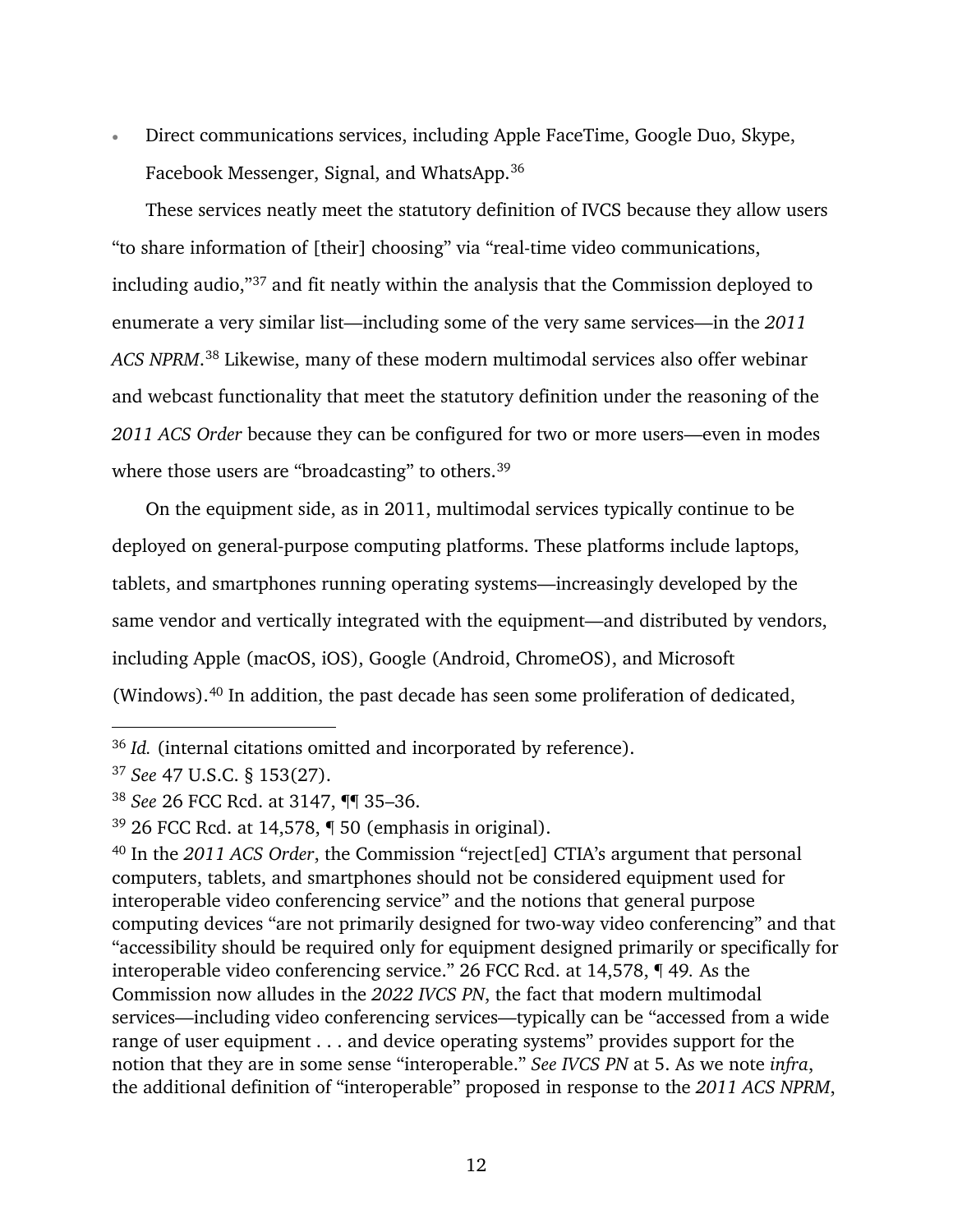integrated enterprise equipment typically devoted to hosting video conferences via a single service, such as Zoom Rooms,  $41$  Microsoft Teams Rooms,  $42$  and WebEx rooms.  $43$ 

Again, this equipment neatly fits into the statutory scope of "equipment used for advanced communication services"-i.e., IVCS<sup>44</sup>-and even includes some of the successors of the specific devices and operating systems identified in the *2011 ACS NPRM*. [45](#page-19-5) Indeed, the Commission affirmed in the *2011 ACS Order* that "[c]onsumers get their advanced communications services primarily through multipurpose devices, including smartphones, tablets, laptops, and desktops."[46](#page-19-6) This conclusion holds true today.

## <span id="page-19-0"></span>**III. In the alternative, the Commission should use a definition of interoperable video conferencing services that ensures full access to these services under the Commission's ACS rules**

Adopting the CVAA's statutory definition is the most straightforward approach to

<span id="page-19-4"></span><sup>44</sup> *See* 47 U.S.C. §§ 153(1)(D); 617(a)(1).

moving forward in this proceeding. In the event that the Commission finds that a

which "would apply to those video conferencing services capable of being used on different types of hardware and different types of operating systems," IVCS PN at 5 & n.19, may indeed be a viable interpretation for securing coverage of these systems under the ACS rules. See discussion *infra*, Part [III.](#page-19-0)

<span id="page-19-1"></span><sup>41</sup> Zoom, *Zoom Rooms*,<https://explore.zoom.us/docs/en-us/zoomrooms.html> (last visited June 9, 2022).

<span id="page-19-2"></span><sup>42</sup> Microsoft, *Teams Rooms Managed Services*,<https://rooms.microsoft.com/managed> (last visited June 9, 2022).

<span id="page-19-3"></span><sup>43</sup> Cisco, *WebEx Room Series*, [https://www.cisco.com/c/en/us/products/collaboration](https://www.cisco.com/c/en/us/products/collaboration-endpoints/webex-room-series/index.html#%7Eroom-systems)[endpoints/webex-room-series/index.html#~room-systems](https://www.cisco.com/c/en/us/products/collaboration-endpoints/webex-room-series/index.html#%7Eroom-systems) (last visited June 9, 2022).

<span id="page-19-5"></span><sup>45</sup> *See* 26 FCC Rcd. at 3147, ¶ 36.

<span id="page-19-6"></span><sup>46</sup> 26 FCC Rcd. at 14,577, ¶ 49. As noted *supra*, n[.40,](#page-18-0) the Commission specifically rejected arguments that multipurpose equipment is not covered by the CVAA, noting that "[i]f Section 716 applies only to equipment that is used exclusively for advanced communications services, almost no devices would be covered by Section 716, and therefore Congress's aims in enacting the statute would be undermined." *Id.* at 14,578, ¶ 49.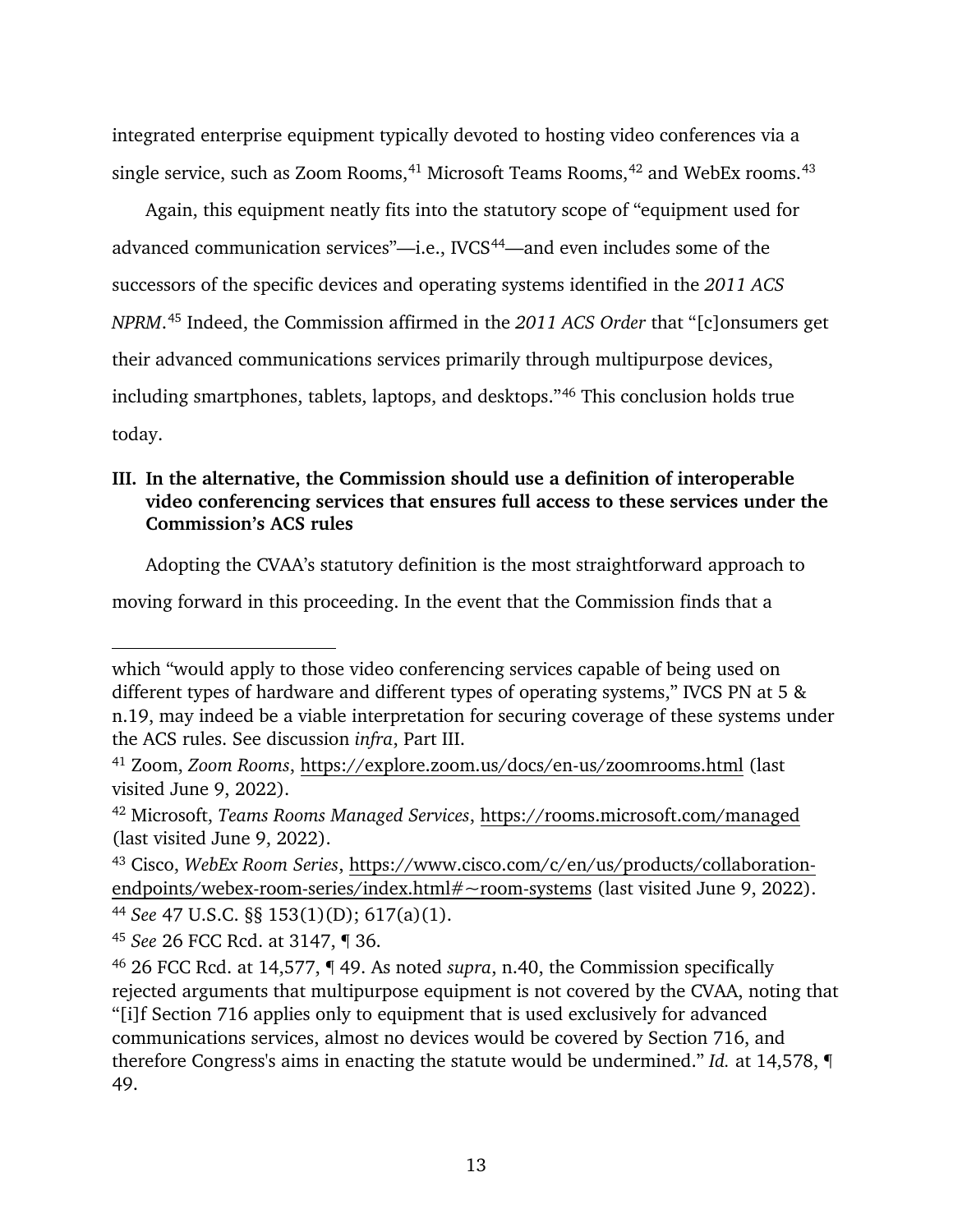definition of interoperable is nevertheless necessary to bring video conferencing services under the coverage of the ACS rules, two of the Commission's proposed definitions may be tractable.

The first is the Commission's proposed definition for video conferencing services to be "able to connect users among different video conferencing services, including VRS."[47](#page-20-0) While this may be enough to extend the reach of the ACS rules to many video conferencing services, it also presents a Catch-22: because coverage under this definition is dependent on the ability to achieve a VRS interconnection as a threshold criteria, its success turns on the extent to which PSTN interconnection is and remains a feature of IVCS.

As the DAC's *TRS–Video Conferencing Report* explains, some modern video conferencing systems allow TRS users, including VRS users, to interconnect via the public switched telephone network (PSTN).[48](#page-20-1) But many, including key communications tools such as Slack, FaceTime, and Signal, do not. And as the transition away from the PSTN continues, it is unclear that this feature is likely to persist in platforms that do have it.

Moreover, as the *TRS-Video Conferencing Report* also explains, VRS users can at most interconnect to video conferencing systems only via *audio*, and not *video*. [49](#page-20-2) This constitutes at best a second-class form of communications access that leads to a wide range of accessibility and usability problems,<sup>[50](#page-20-3)</sup> and does not allow for connectivity of the critical *video* component of a video conferencing service. This is why the report

<span id="page-20-0"></span><sup>47</sup> *See 2012 ACS FNPRM* at 14,686, ¶ 303.

<span id="page-20-1"></span><sup>48</sup> *TRS–Video Conferencing Report* at 2–3.

<span id="page-20-2"></span><sup>49</sup> *Id.* at 3.

<span id="page-20-3"></span><sup>50</sup> *Id.* at 3–4.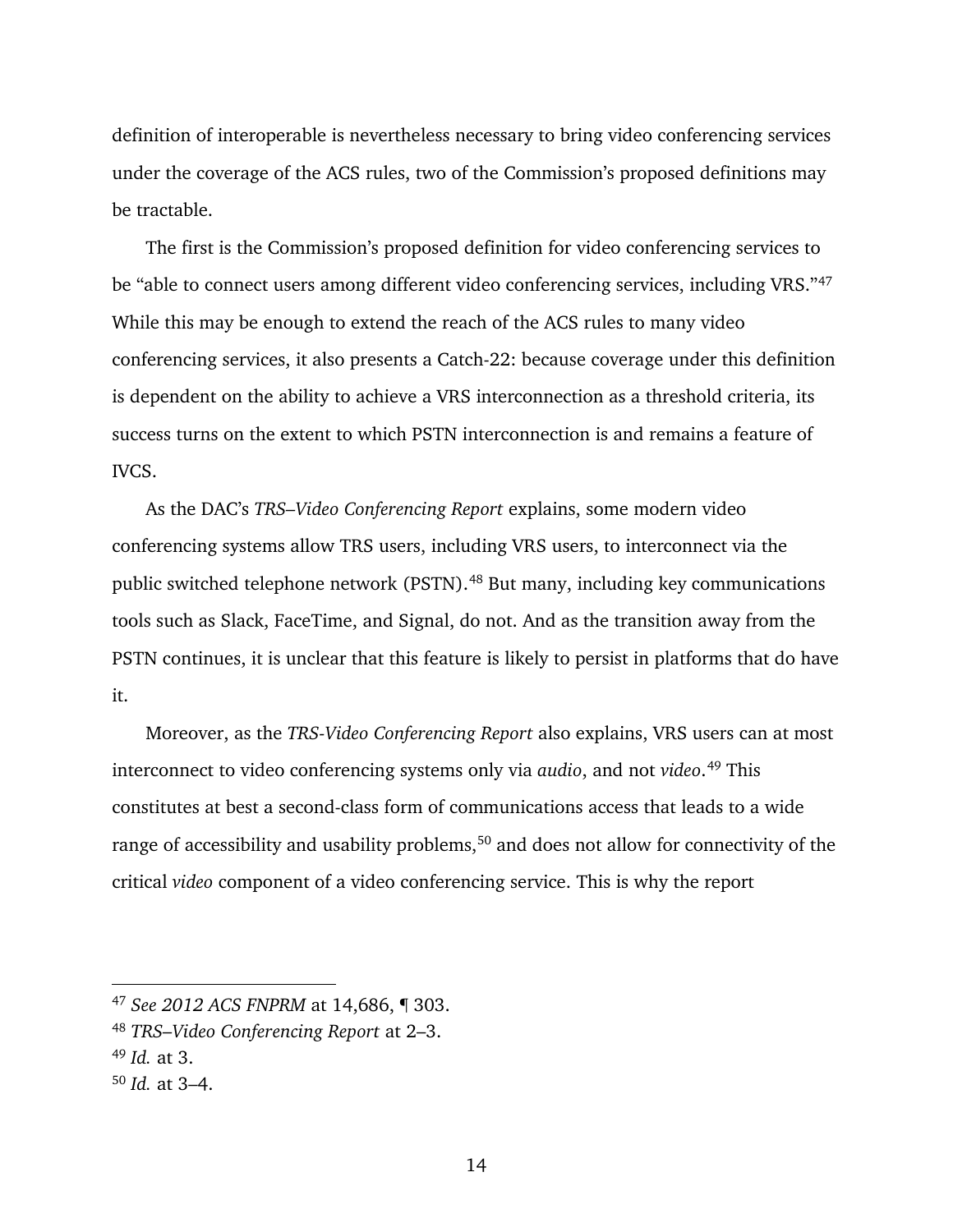specifically recommends the facilitation of native relay interoperability that bypasses the PSTN.[51](#page-21-0)

As a result of these trends, hinging coverage of IVCS to PSTN interconnection would risk placing the CVAA's accessibility and usability mandates on a crumbling foundation. Nevertheless, the possibility of connecting to video conferencing services via the PSTN may provide a plausible, if non-ideal and potentially unsustainable, pathway for the Commission to treat PSTN-interconnected video conferencing services as "interoperable."

The second definition, noted by the *IVCS PN* and offered in response to the *2011 ACS FNPRM,* "would apply to those video conferencing services capable of being used on different types of hardware and different types of operating systems."[52](#page-21-1) The *2022 IVCS PN* notes that modern multimodal services—including video conferencing services typically can be "accessed from a wide range of user equipment . . . and device operating systems" provides support for the notion that they are in some sense "interoperable."[53](#page-21-2) We agree that this definition could be workable, at least as a short-term policy matter, because most contemporary video conferencing services can be installed across different hardware and operating systems.<sup>[54](#page-21-3)</sup>

Though less concerning than the problems with PSTN interconnectivity in the first definition, it remains somewhat unclear the extent to which the second definition will prove workable in the long run. As noted *supra*, many video conferencing services now

<span id="page-21-0"></span><sup>51</sup> *Id.* at 4.

<span id="page-21-1"></span><sup>52</sup> *See IVCS PN* at 5 & n.19.

<span id="page-21-2"></span><sup>53</sup> *See id.*

<span id="page-21-3"></span><sup>54</sup> See discussion *supra*, Part [II.](#page-15-0)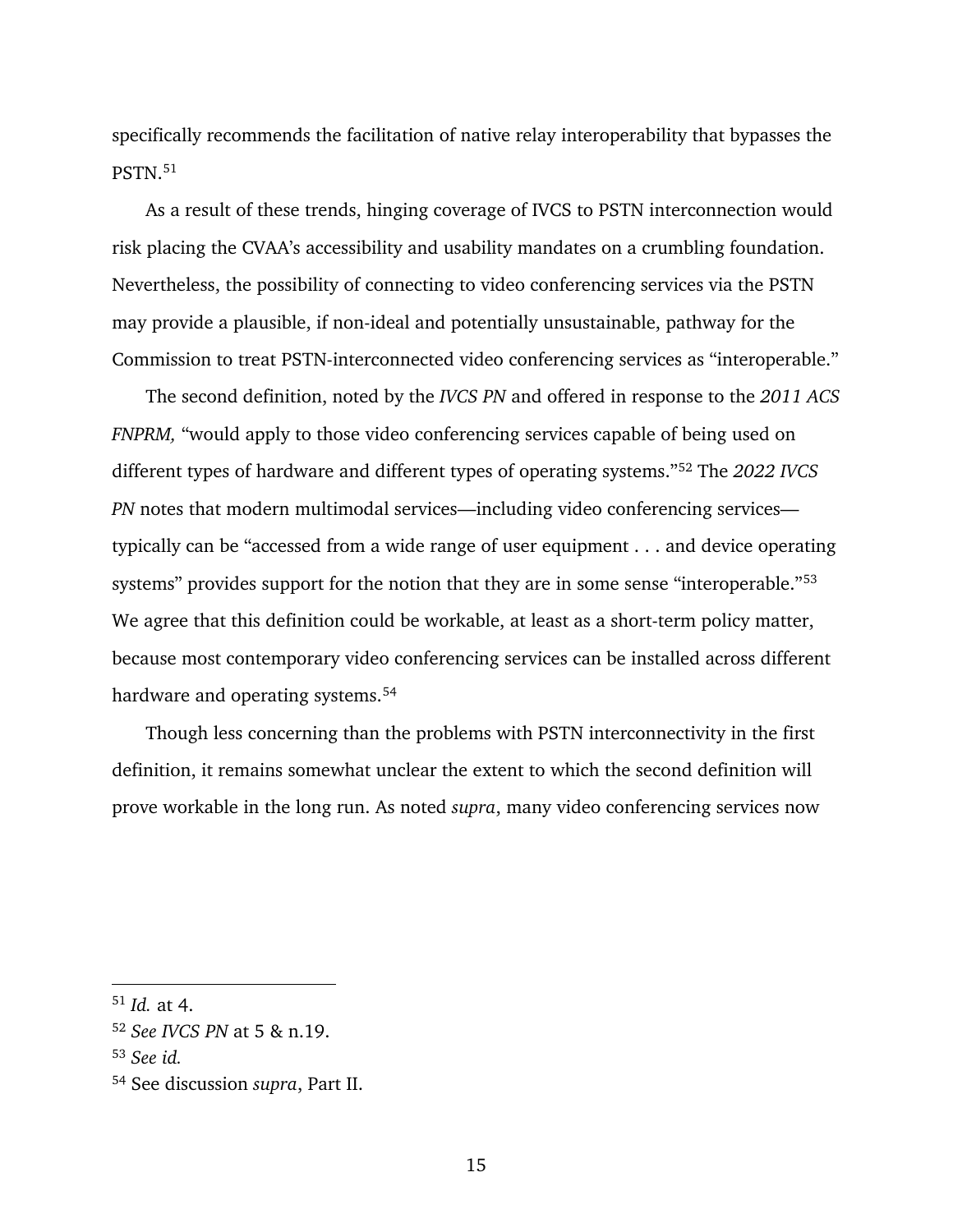offer dedicated "rooms"[55](#page-22-0) and are experimenting with dedicated appliances that run only their services,<sup>[56](#page-22-1)</sup> while others limit features on some platforms.<sup>[57](#page-22-2)</sup>

The CVAA did not contemplate that the accessibility and usability of advanced communications services—and the civil rights of people who are deaf, hard of hearing, or DeafBlind to access those services on equal terms—would hinge on incremental evolutions in these types of software-hardware stacks. Nevertheless, this definition would result in substantial coverage of mainstream video conferencing platforms, and we support the Commission's consideration of this definition if it chooses to reject the straightforward and legally sound approach of adopting and applying the CVAA's statutory definition of IVCS discussed *supra*. [58](#page-22-3)

Finally, we note that the Commission has raised the possibility that multiple specific definitions of "interoperable" could be "encompassed in a single [overarching] definition . . . such that a video conferencing service would be deemed interoperable as long as any of the three alternative criteria is satisfied."[59](#page-22-4) To the extent that the Commission considers these definitions, it should treat any video conferencing service as sufficiently "interoperable" to be subject to the rules so long as it meets any one of them, and the Commission should reject any calls to require platforms to meet more than one of the definitions.

<span id="page-22-0"></span><sup>55</sup> See discussion *supra*, Part [II.](#page-15-0)

<span id="page-22-2"></span><span id="page-22-1"></span><sup>56</sup> *E.g.*, Jared Newman, *Please don't buy a dedicated Zoom machine*, Fast Company (June 17, 2020), [https://www.fastcompany.com/90528511/no-one-needs-a-dedicated-zoom](https://www.fastcompany.com/90528511/no-one-needs-a-dedicated-zoom-machine-but-zoom-launched-one-anyway)[machine-but-zoom-launched-one-anyway](https://www.fastcompany.com/90528511/no-one-needs-a-dedicated-zoom-machine-but-zoom-launched-one-anyway) (describing a dedicated Zoom device). <sup>57</sup> *E.g.*, Matthew Bolton, *FaceTime is coming to Android and Windows, but here are the limitations*, T3 (June 7, 2021), [https://www.t3.com/us/news/facetime-is-coming-to](https://www.t3.com/us/news/facetime-is-coming-to-android-and-windows-but-these-are-the-limitations)[android-and-windows-but-these-are-the-limitations.](https://www.t3.com/us/news/facetime-is-coming-to-android-and-windows-but-these-are-the-limitations)

<span id="page-22-3"></span><sup>58</sup> See discussion *supra*, Part [I.](#page-10-0)

<span id="page-22-4"></span><sup>59</sup> IVCS PN at 2.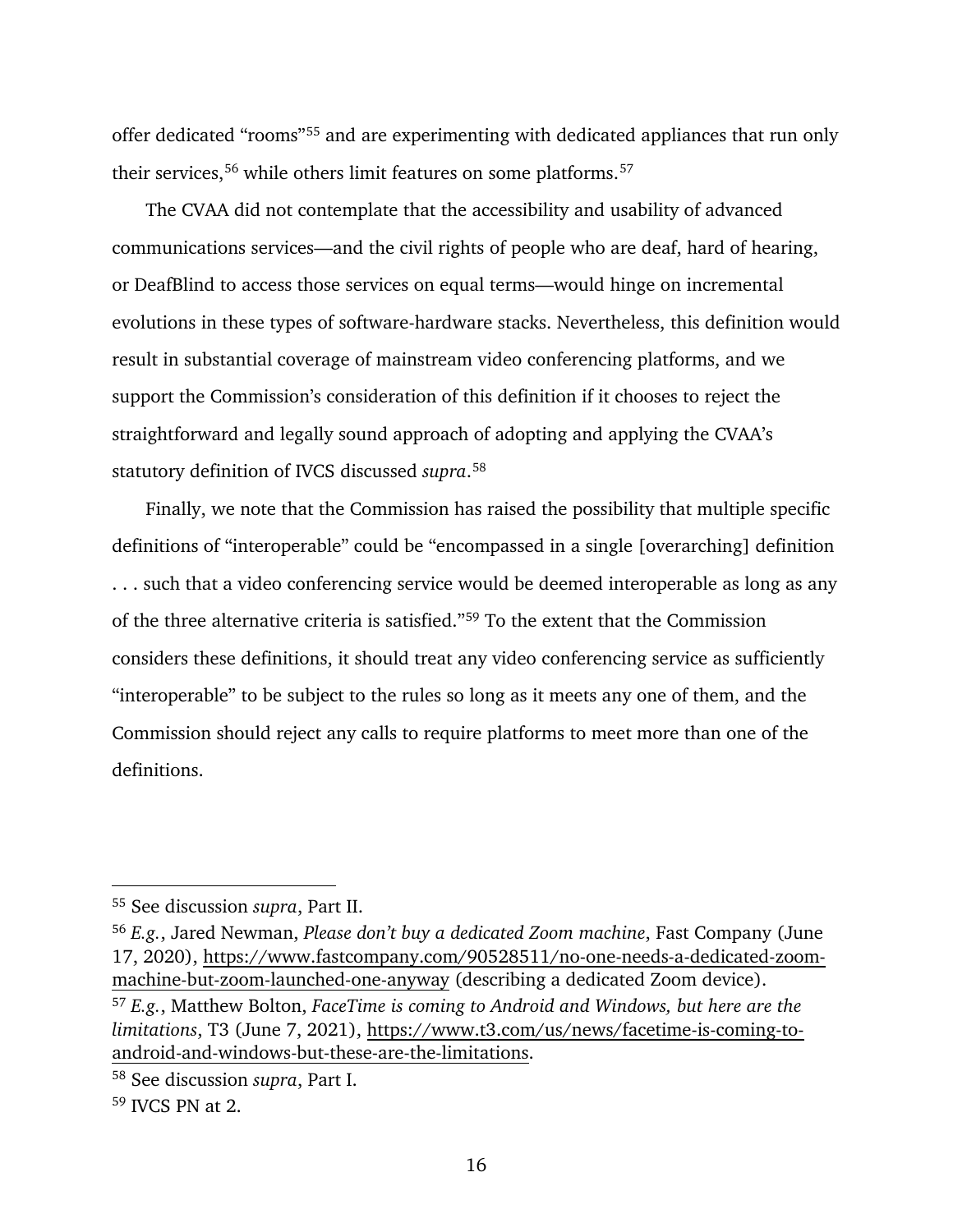#### <span id="page-23-0"></span>**IV. The remaining definitions of "interoperable" proposed by the Commission could exempt contemporary video conferencing services from the ACS rules and thereby contravene the CVAA's goals.**

The *2011 ACS NPRM* set forth two additional proposals for a definition of video conferencing:

- (1) "interoperable" means able to function inter-platform, inter-network, and inter-provider; [and]
- (2) "interoperable" means having published or otherwise agreed-upon standards that allow for manufacturers or service providers to develop products or services that operate with other equipment or services operating pursuant to the standards. [60](#page-23-1)

We are concerned that either of these definitions would contravene Congress's intent as expressed in the CVAA because they are likely to exempt video conferencing services from the scope of the ACS rules.

First, there is little reason to seriously consider the first definition—"able to function inter-platform, inter-network, and inter-provider." This is because the Commission has already effectively disclaimed its suitability for meeting the statute's intent. As the *2011 ACS NPRM* explains, "limiting coverage of ['interoperability'] to only currently available video conferencing services that are 'inter-platform, inter-network, and inter-provider' may undermine the statute's intent to the extent the definition results in little or no video conferencing service or equipment being 'interoperable.'"[61](#page-23-2) The Commission reaffirmed this conclusion in the *2011 ACS FNPRM*, noting that "this proposed definition would exclude virtually all existing video conferencing services and equipment from the accessibility requirements of Section 716," which, the Commission acknowledged, "would be contrary to Congressional intent."[62](#page-23-3)

 $\overline{a}$ 

17

<span id="page-23-1"></span><sup>60</sup> *2012 ACS FNPRM* at 14,686, ¶ 303.

<span id="page-23-2"></span><sup>61</sup> 26 FCC Rcd. at 3151, ¶ 45.

<span id="page-23-3"></span><sup>62</sup> 26 FCC Rcd. at 14,685, ¶ 301.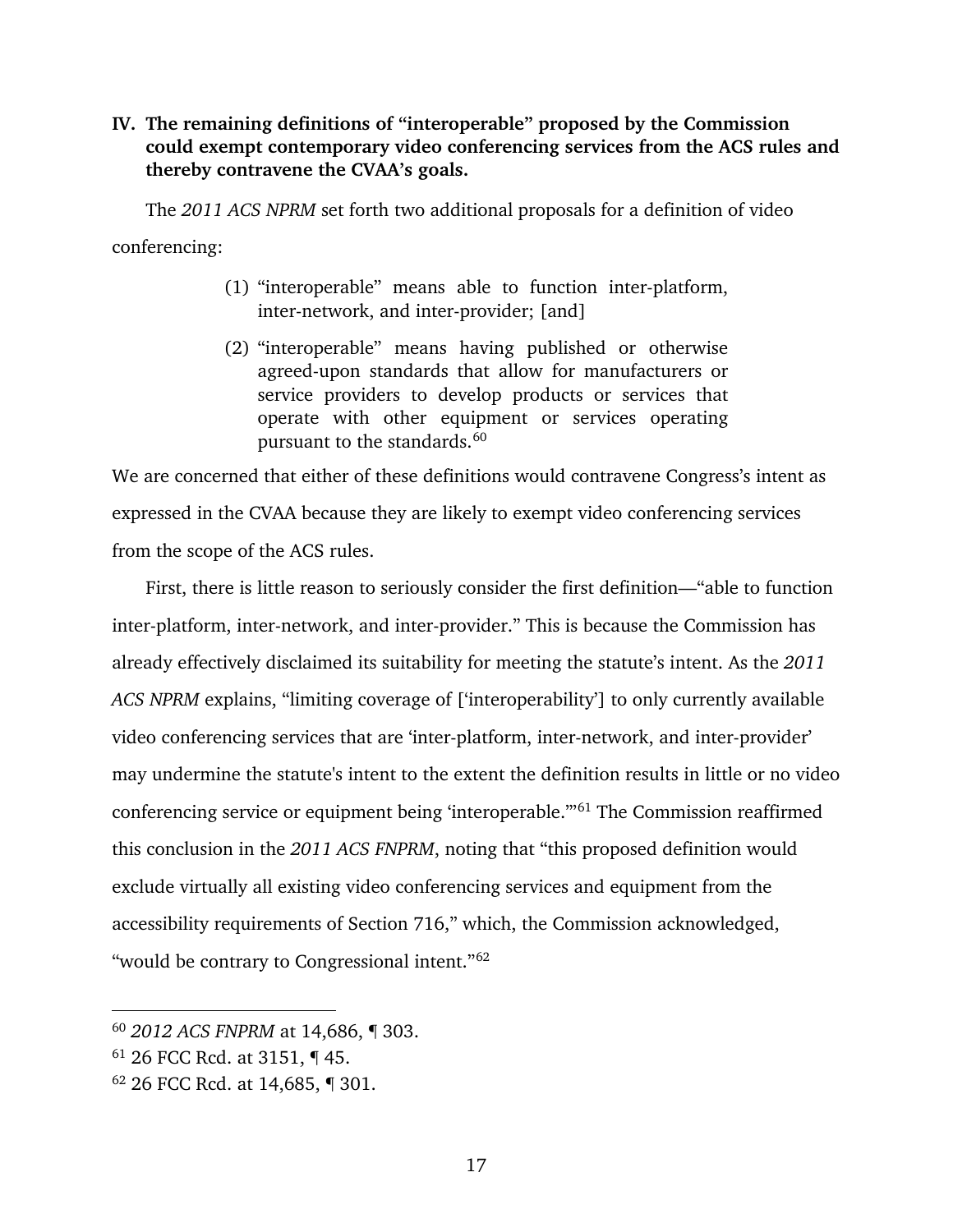Some commenters, however, urged the Commission to conclude that this interpretation was acceptable because technology *might someday* arise that met the Commission's definition of "interoperable."[63](#page-24-0) The *2011 FNPRM* indulged this invitation to speculate on the future of cross-platform video conferencing services, claiming that "[i]nterest in and consumer demand for cross-platform, network, and provider video conferencing services and equipment continues to rise" and rejected concerns that video conferencing systems would not adopt cross-platform/network/provider functionality because they would "hamper service providers' attempts to distinguish themselves in the marketplace and thus hinder innovation."[64](#page-24-1)

More than a decade later, essentially none of the speculative efforts the *2011 ACS FNPRM* cited have come to fruition. Apple, Microsoft, and Google still do not interoperate their video services in the manner described in the Commission's proposed first prong. [65](#page-24-2) The Open Visual Communications Consortium, which the *FNPRM* cited as a favorable collaboration "spearheaded by Polycom with Verizon, AT&T, and others as members"[66](#page-24-3) no longer exists.[67](#page-24-4) The *FNPRM*'s lauded collaboration between Comcast and Skype to allow Comcast customers to "video chat on their TV sets from the comfort of

<span id="page-24-0"></span><sup>63</sup> *Id.* at 14,684–05, ¶ 301.

<span id="page-24-1"></span><sup>64</sup> *Id.* at 14,686–87, ¶ 305.

<span id="page-24-2"></span><sup>65</sup> *See* Mark Milian, *Why Apple, Google, Microsoft won't streamline video chat*, CNN (May 16, 2011), [http://www.cnn.com/2011/TECH/mobile/05/16/video.chat.standard/,](http://www.cnn.com/2011/TECH/mobile/05/16/video.chat.standard/) *cited critically* by *2011 ACS FNPRM*, 26 FCC Rcd. at 14,686, ¶ 305, n.777. <sup>66</sup> *2011 ACS FNPRM*, 26 FCC Rcd. at 14,686, ¶ 305, n.777.

<span id="page-24-4"></span><span id="page-24-3"></span><sup>67</sup> Wayback Machine, *[http://www.ovcc.net](http://www.ovcc.net/)* (July 19, 2016),

[https://web.archive.org/web/20160719101109/http://www.ovcc.net/](https://web.archive.org/web/20160719101109/http:/www.ovcc.net/) (noting that the OVCC had been renamed to the "i3 forum," which appears to have no active working groups focusing on interoperable video conferencing, i3 forum, *Work Groups*, <http://i3forum.org/work-groups/> (last visited June 9, 2022)).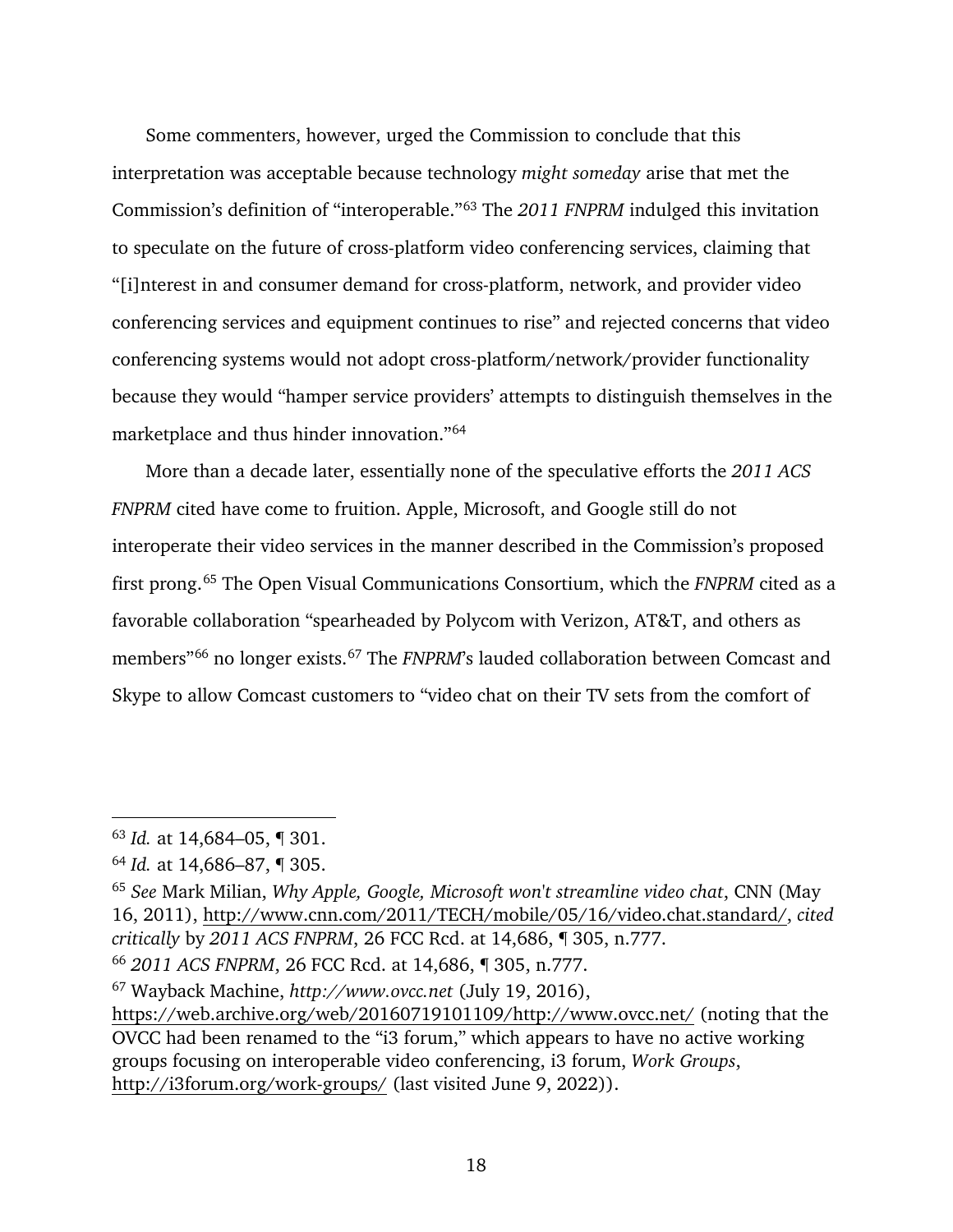their living rooms"[68](#page-25-0) no longer appears, as far as we can tell, on the Xfinity site, except in archival documentation.

Indeed, we are aware of no widely used services developed since the *2011 ACS FNPRM* that arguably meet the proposed first prong of the definition—"able to function inter-platform." This is because contemporary video conferencing services typically require their users to connect via an integrated vertical stack of a client application and service and do not allow their users to use their software to connect to other services.

The second proposed definition—"having published or otherwise agreed-upon standards that allow for manufacturers or service providers to develop products or services that operate with other equipment or services operating pursuant to the standard"—fares no better, and for much the same reasons. We again are aware of no widely used video conferencing service that has been developed since the *2011 FNPRM* whose provider publishes and adheres to a set of common standards that allow its interoperation with other services.

Moreover, at least one industry commenter tacitly concedes that little has been accomplished on the video conferencing standardization front. CTIA specifically notes that "[t]he Commission should continue to encourage . . . technical experts to *evaluate* the issue"—implying that no progress has been made—and cites a report that begins by explaining that "[a]s video conferencing products become increasingly popular with consumers, *interoperability amongst different video conferencing products remains rare*."[69](#page-25-1)

<span id="page-25-1"></span><span id="page-25-0"></span><sup>68</sup> Brian Stelter, *Comcast to Offer Customers Skype Video Calls on Their TVs*, NY Times (June 13, 2011), *cited by* 2011 ACS FNPRM, 26 FCC Rcd. at 14,686, ¶ 305, n.777. <sup>69</sup> Comments of CTIA, GN Docket No. 21-140 at 18–19 (June 7, 2021), <https://www.fcc.gov/ecfs/search/search-filings/filing/106073090603661>(emphasis added) (*citing* Interoperable Video Calling Working Group (IVC WG), *Report on Interoperable Video Calling*, North American Numbering Council (NANC) (July 28, 2020), [https://nanc-chair.org/docs/IVCFinalReport7-28-20\(002\).pdf](https://nanc-chair.org/docs/IVCFinalReport7-28-20(002).pdf) (emphasis added)), *cited by IVCS PN* at 5, n.30.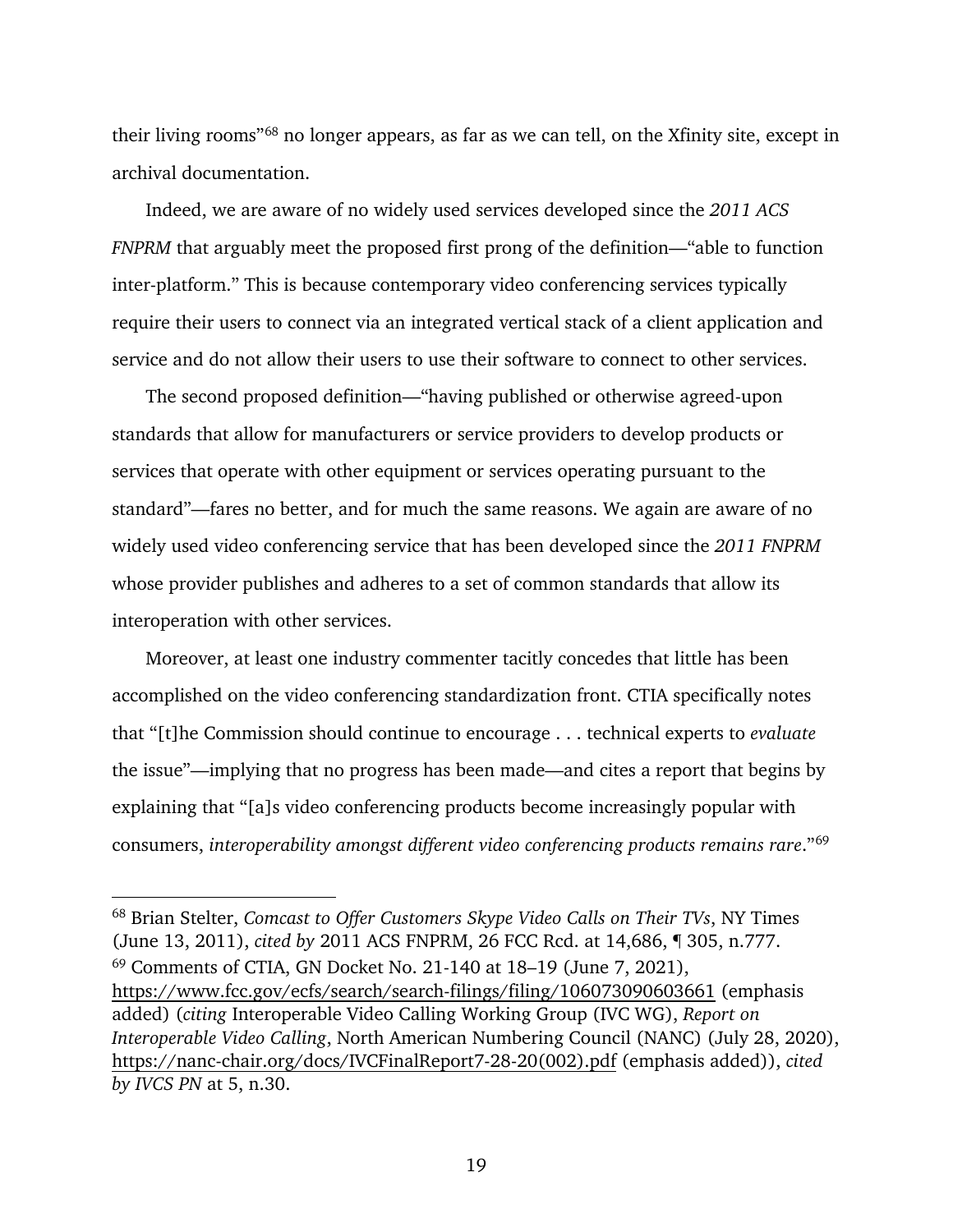#### <span id="page-26-0"></span>**V. The Commission should swiftly apply the ACS rules to IVCS and implement the recommendations contained in the DAC's** *TRS-Video Conferencing Report***.**

Video conferencing services have not been covered by the Commission's ACS accessibility and usability rules for more than a decade. Meanwhile, these services have become predominant, ubiquitous and essential features of American and global communications.[70](#page-26-1) Sound public policy—and, as the Commission has acknowledged, the need to interpret the scope of IVCS to avoid contravening Congress's clear intent in enacting the CVAA[71—](#page-26-2)demand that the Commission take swift action to ensure the accessibility and usability of IVCS.

Statutory interpretation and sound public policy analysis alike make clear that the Commission should not pull apart the definition of IVCS to separately define "interoperable." Instead, the Commission should return to the approach the CVAA has commanded all along, and which sound public policy supports: to simply use the statutory definition of IVCS to conclude that these services are a covered form of ACS. In an alternative, the Commission should adopt a definition of "interoperable" that will be effective in fulfilling Congress's intent for Americans with disabilities to have the same comprehensive access to video conferencing services as people without disabilities have. While we continue to support the Commission's efforts to encourage interoperability as a *policy objective*, [72](#page-26-3) it must approach those efforts independently from the critical threshold effort to ensure that video conferencing services themselves are accessible to people with disabilities.

Finally, we note that merely resolving this threshold issue of legal scope is not enough. In proceeding to final action on the *IVCS PN*, we reiterate that in applying the ACS rules to IVCS, the Commission should mandate the inclusion of essential

<span id="page-26-1"></span><sup>70</sup> *E.g.*, *2021 Omnibus Comments* at 12.

<span id="page-26-2"></span><sup>71</sup> *2011 ACS FNPRM*, 26 FCC Rcd. at 14,685, ¶ 301.

<span id="page-26-3"></span><sup>72</sup> *See, e.g.*, *2011 ACS FNPRM*, 26 FCC Rcd. at 14,686–87, ¶ 305.